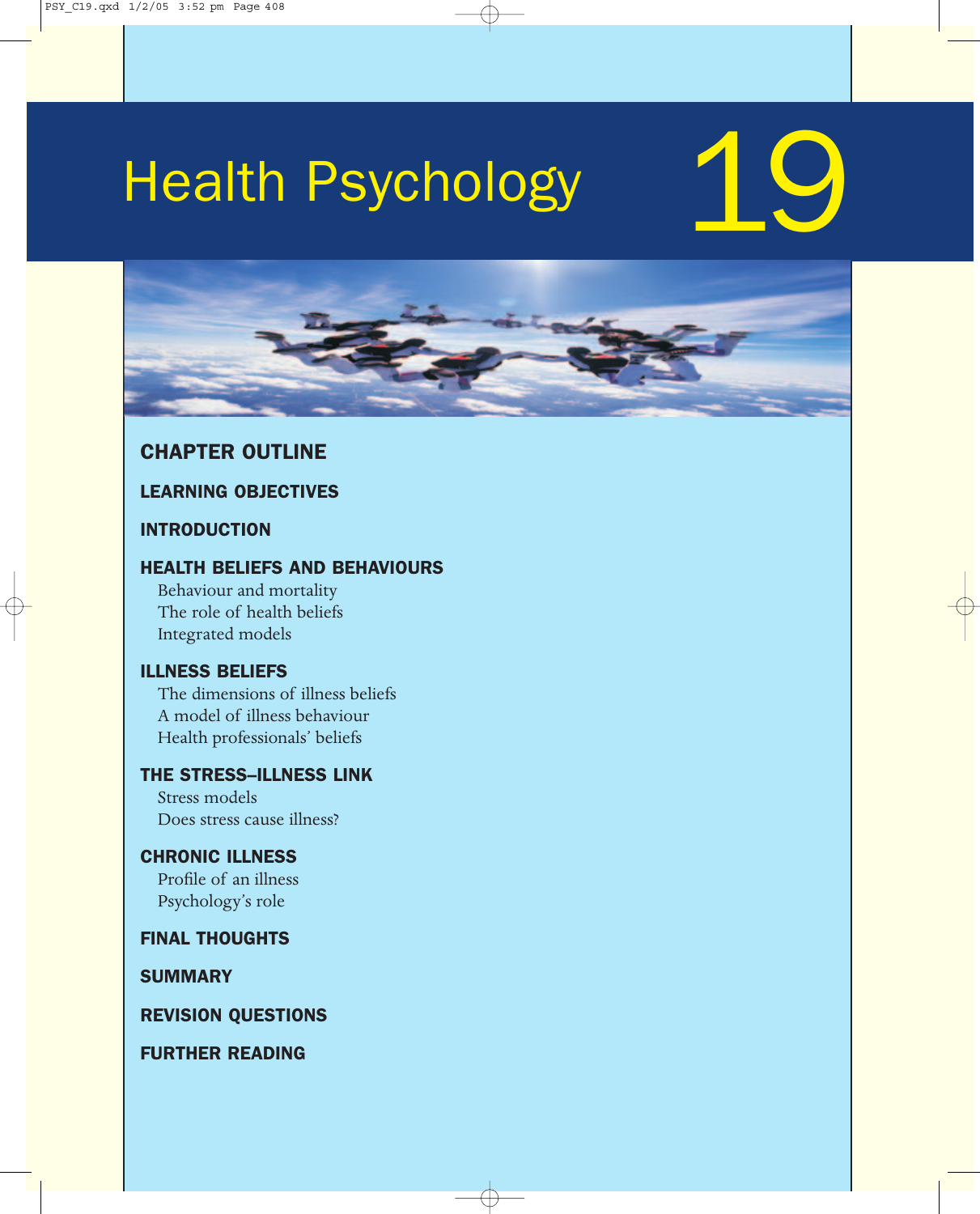## Learning Objectives

By the end of this chapter you should appreciate that:

- nealth psychologists study the role of psychology in health and wellbeing;
- they examine health beliefs as possible predictors of health-related behaviours;
- health psychology also examines beliefs about illness and how people conceptualize their illness;
- n a health professional's beliefs about the symptoms, the illness or the patient can have important implications;
- stress is the product of the interaction between the person and their environment it can influence illness and the stress–illness link is influenced by coping and social support;
- n beliefs and behaviours can influence whether a person becomes ill in the first place, whether they seek help and how they adjust to their illness.

## INTRODUCTION

Health psychology is a relatively recent yet fastgrowing sub-discipline of psychology. It is best understood by answering the following questions:

- $\blacksquare$  What causes illness and who is responsible for it?
- **n** How should illness be treated and who is responsible for treatment?
- What is the relationship between health and illness, and between the mind and body?
- What is the role of psychology in health and illness?

Human beings are complex systems and illness can be caused by a multitude of factors, not just a single factor such as a virus or bacterium. Health psychology attempts to move away from a simple linear model of health and looks at the combination of factors involved in illness – biological (e.g. a virus), psychological (e.g. behaviours, beliefs) and social (e.g. employment). This reflects the *biopsychosocial* model of health and illness that was developed by Engel (1977,

1980). Because, in this model, illness is regarded as the result of a combination of factors, the individual is no

**biopsychosocial** the type of interaction between biological factors (e.g. a virus), psychological factors (e.g. beliefs) and social factors (e.g. class)

longer simply seen as a passive victim of some external force, such as a virus. Acknowledging the role of behaviours such as smoking, diet and alcohol, for example, means that the individual may be held responsible for their health and illness.

According to health psychology, the whole person should be treated, not just the physical changes that occur due to ill health. This can include behaviour change, encouraging changes in beliefs and coping strategies, and compliance with medical recommendations. Because the whole person is treated, the patient becomes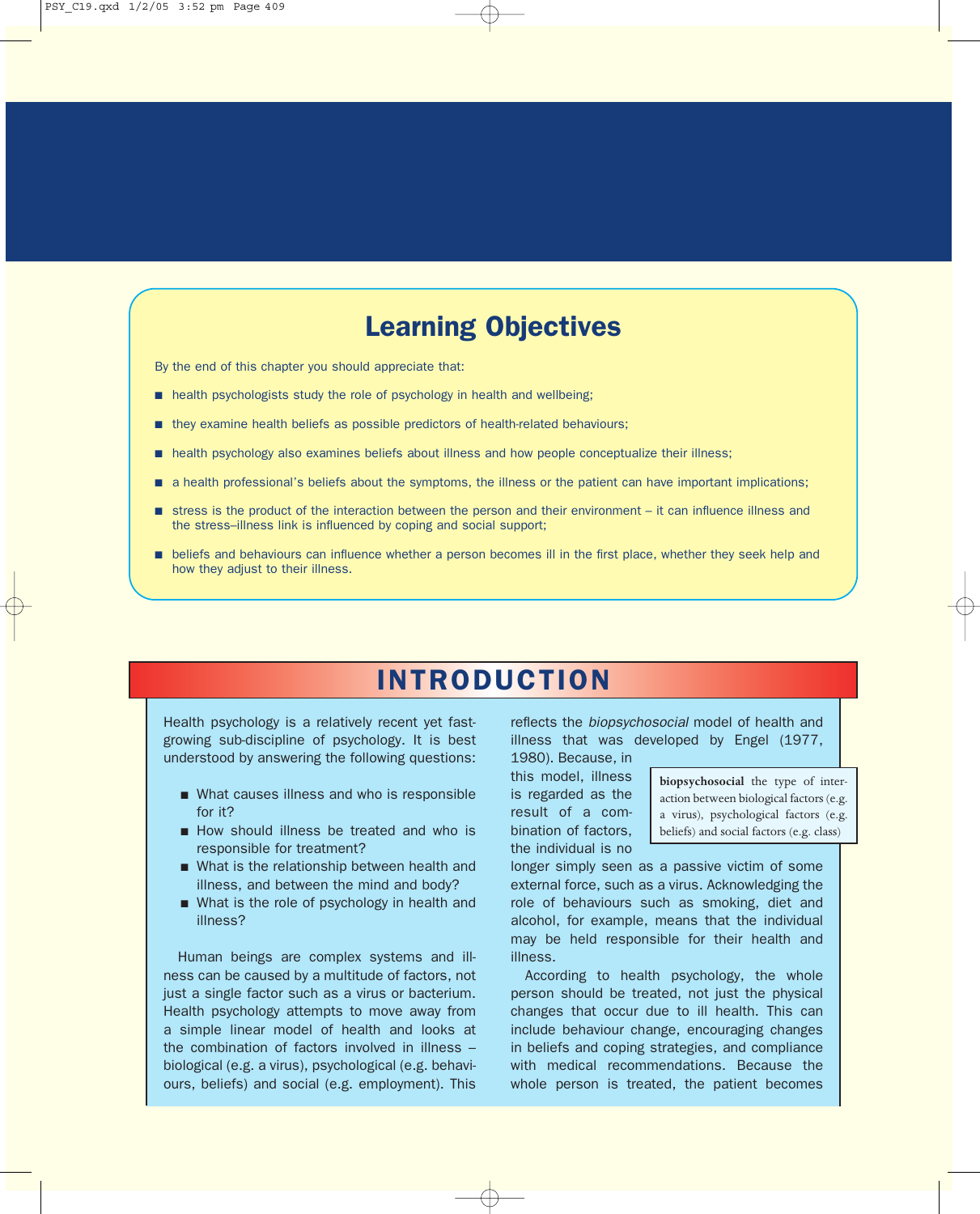partly responsible for their treatment. For example, she may have a responsibility to take medication, and to change beliefs and behaviour. No longer is the patient seen as a victim.

From this perspective, health and illness exist on a continuum. Rather than being either healthy or ill, individuals progress along a continuum from healthiness to illness and back again. Health psychology also maintains that the mind and body interact. It sees psychological factors as not only possible consequences of illness (after all, being ill can be depressing), but as contributing to all the stages of health, from full healthiness to illness.

The aims of health psychology can be divided into two main aspects:

- 1. Understanding, explaining, developing and testing theory (for example: what is the role of behaviour in the etiology of illness? can we predict unhealthy behaviour by studying beliefs?).
- 2. Putting theory into practice (for example: if we understand the role of behaviour in ill-

ness, can unhealthy behaviours be targeted for intervention? if we change beliefs and behaviour, can we prevent illness onset?)

Health psychologists study the role of psychology in all areas of health and illness, including:

- 1. what people think about health and illness;
- 2. the role of beliefs and behaviours in becoming ill;
- 3. the experience of being ill in terms of adaption to illness;
- 4. contact with health professionals;
- 5. coping with illness;
- 6. compliance with a range of interventions; and
- 7. the role of psychology in recovery from illness, quality of life and longevity.

This chapter will provide an overview of health beliefs and behaviours, individuals' illness beliefs, the role of health professionals' beliefs, stress and chronic illness.

## HEALTH BELIEFS AND BEHAVIOURS

**health behaviours** examples are exercise, food intake and going to the doctor Over the last century *health behaviours* have played an increasingly important role in health and illness. This

relationship has been highlighted by McKeown's book, *The Role of Medicine* (1979), which discusses the decline of infectious diseases in the nineteenth century, which forms the focus for medical sociology. It also highlights the increasing role of behaviour in illness in the twentieth century. The latter represents the focus for health psychology. The commonly held view is that the decline in illnesses such as TB, measles, smallpox and whooping cough was related to the development of medical interventions such as chemotherapy and vaccinations. For example, antibiotics are seen as responsible for the decline in illnesses such as pneumonia and TB. But McKeown showed that the decline in infectious diseases had already begun, before the development of medical interventions. He claimed that, looking back over the past three centuries, this decline is best understood in terms of social and environmental factors.

McKeown also examined health and illness throughout the twentieth century. He argued that contemporary illness is caused by an individual's own behaviours, such as whether they smoke, what they eat and how much exercise they take, and he suggested that good health was dependent on tackling these habits.

McKeown's emphasis on behaviour is supported by evidence of the relationship between behaviour and mortality.

## BEHAVIOUR AND MORTALITY

It has been suggested that 50 per cent of mortality from the ten leading causes of death is due to behaviour. If this is correct, then behaviour and lifestyle have a potentially major effect on longevity. For example, Doll and Peto (1981) estimated that tobacco consumption accounts for 30 per cent of all cancer deaths, alcohol 3 per cent, diet 35 per cent, and reproductive and sexual behaviour 7 per cent. Approximately 75 per cent of all deaths due to cancer are related to behaviour. More specifically, lung cancer (the most common form) accounts for 36 per cent of all cancer deaths in men and 15 per cent in women in the UK. It has been calculated that 90 per cent of all lung cancer mortality is attributable to cigarette smoking, which is also linked to other illnesses such as cancers of the bladder, pancreas, mouth, larynx and oesophagus, and to coronary heart disease. And bowel cancer, which accounts for 11 per cent of all cancer deaths in men and 14 per cent in women, appears to be linked to diets high in total fat, high in meat and low in fibre.

As health behaviours seem to be important in predicting mortality and longevity, health psychologists have attempted to increase our understanding of health-related behaviours. In particular, based on the premise that people behave in line with the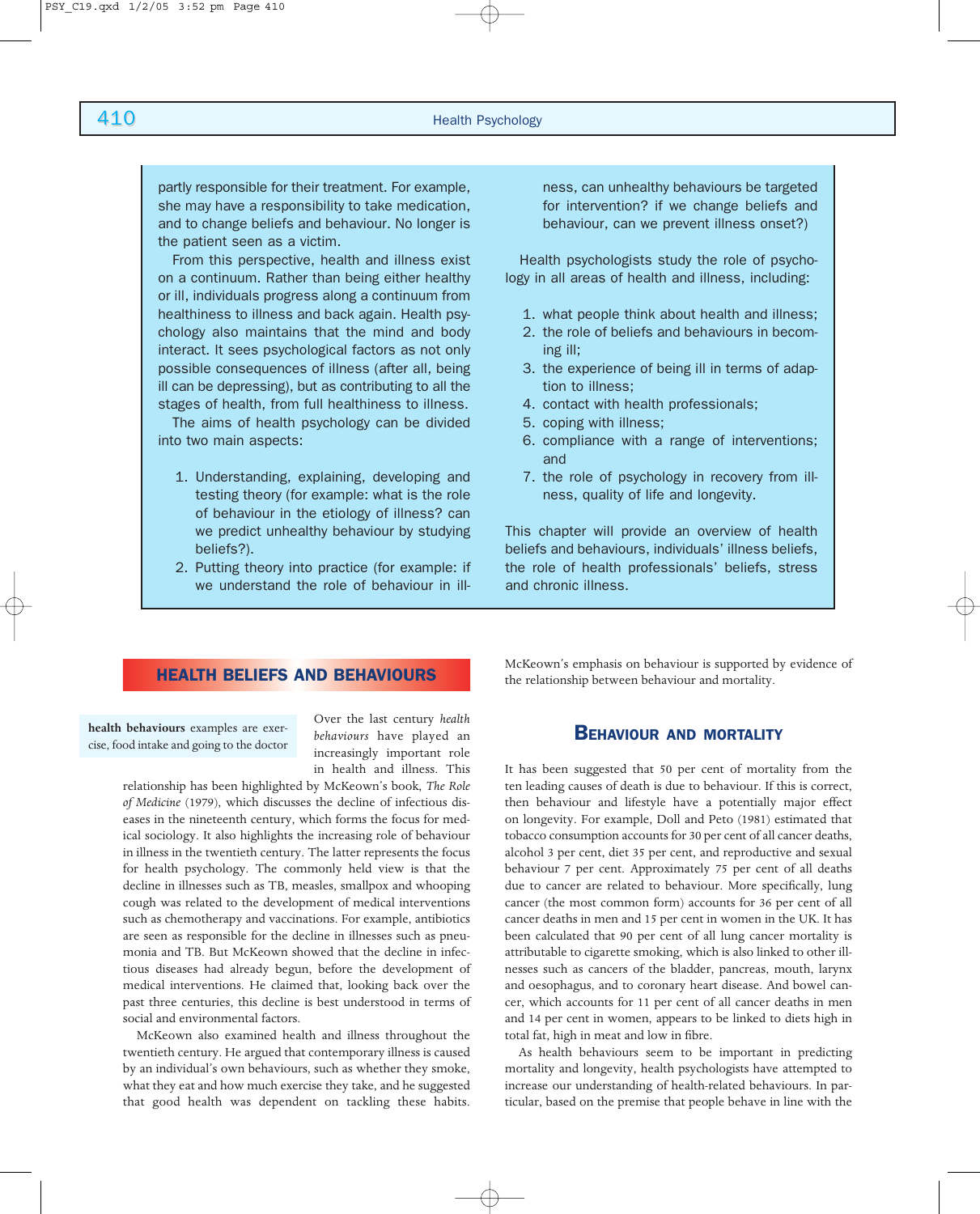

Behaviour can have a major effect on longevity: for example, around 90 per cent of deaths from lung cancer are attributable to cigarette smoking.

**health beliefs** examples are perceptions of risk or beliefs about the severity of an illness

way they think, health psychologists have turned to the study of *health beliefs* as potential predictors of behaviour.

## THE ROLE OF HEALTH BELIEFS

## *Attribution theory*

The origins of attribution theory lie in the work of Heider (1944, 1958), who argued that individuals are motivated to understand the causes of events as a means to make the world seem more predictable and controllable (see chapter 17).

Attribution theory has been applied to the study of health and health behaviour. For example, Bradley (1985) examined patients' attributions of responsibility for their diabetes and found that perceived control over their illness (is the diabetes controllable by me or a powerful other?) influenced their choice of treatment. Patients could either choose an insulin pump (a small mechanical device attached to the skin that provides a continuous flow of insulin), intense conventional treatment or a continuation of daily injections. The results indicated that the patients who chose an insulin pump showed decreased control over their diabetes and increased control attributed to doctors. In other words, an individual who attributed their illness externally and felt that they personally were not responsible for it was more likely to choose the insulin pump and to hand over responsibility to doctors.

A further study by King (1982) examined the relationship between attributions for an illness and attendance at a screening clinic for hypertension. The results demonstrated that if the hypertension was seen as external but controllable, the individual was more likely to attend the screening clinic ('I am not responsible for my hypertension but I can control it').

## *Health locus of control*

The issue of controllability emphasized in attribution theory has been specifically applied to health in terms of the *health locus of control*. Individuals differ in their tend-

**health locus of control** where the cause of health is seen to be located – either internal ('due to me') or external ('due to others')

ency to regard events as controllable by them (an internal locus of control) or uncontrollable by them (an external locus of control).

Wallston and Wallston (1982) developed a measure to evaluate whether an individual regards their health as:

- controllable by them (e.g. 'I am directly responsible for my health');
- $\blacksquare$  not controllable by them and in the hands of fate (e.g. 'Whether I am well or not is a matter of luck'); or
- $\blacksquare$  under the control of powerful others (e.g. 'I can only do what my doctor tells me to do').

It has been suggested that health locus of control relates to whether we change our behaviour (by giving up smoking

or changing our diet, for instance), and also to our *adherence* to recommendations by a health professional. For example, if a doctor encourages someone who generally has an external

**adherence (**or **compliance)** the extent to which a patient does as suggested (e.g. taking medicine or changing behaviour)

locus of control to change his or her lifestyle, that person is unlikely to comply if she does not deem herself to be responsible for her health.

However, although some studies support the link between health locus of control and behaviour (e.g. Rosen & Shipley, 1983), several other studies either show no relationship or indicate the reverse of what is expected (e.g. Norman, 1990; 1995).

## *Unrealistic optimism*

Weinstein (1983, 1984) suggested that one of the reasons we continue to practice unhealthy behaviours is our inaccurate perceptions of risk and susceptibility. He gave participants a list of health problems to examine and then asked: 'Compared to other people of your age and sex, are your chances of getting [the problem] greater than, about the same as, or less than theirs?' Most participants believed that they were less likely to experience the health problem. Clearly, this would not be true of everyone, so Weinstein called this phenomenon unrealistic optimism.

Weinstein (1987) described four cognitive factors that contribute to unrealistic optimism:

- 1. lack of personal experience with the problem;
- 2. the belief that the problem is preventable by individual action;
- 3. the belief that if the problem has not yet appeared, it will not appear in the future; and
- 4. the belief that the problem is infrequent.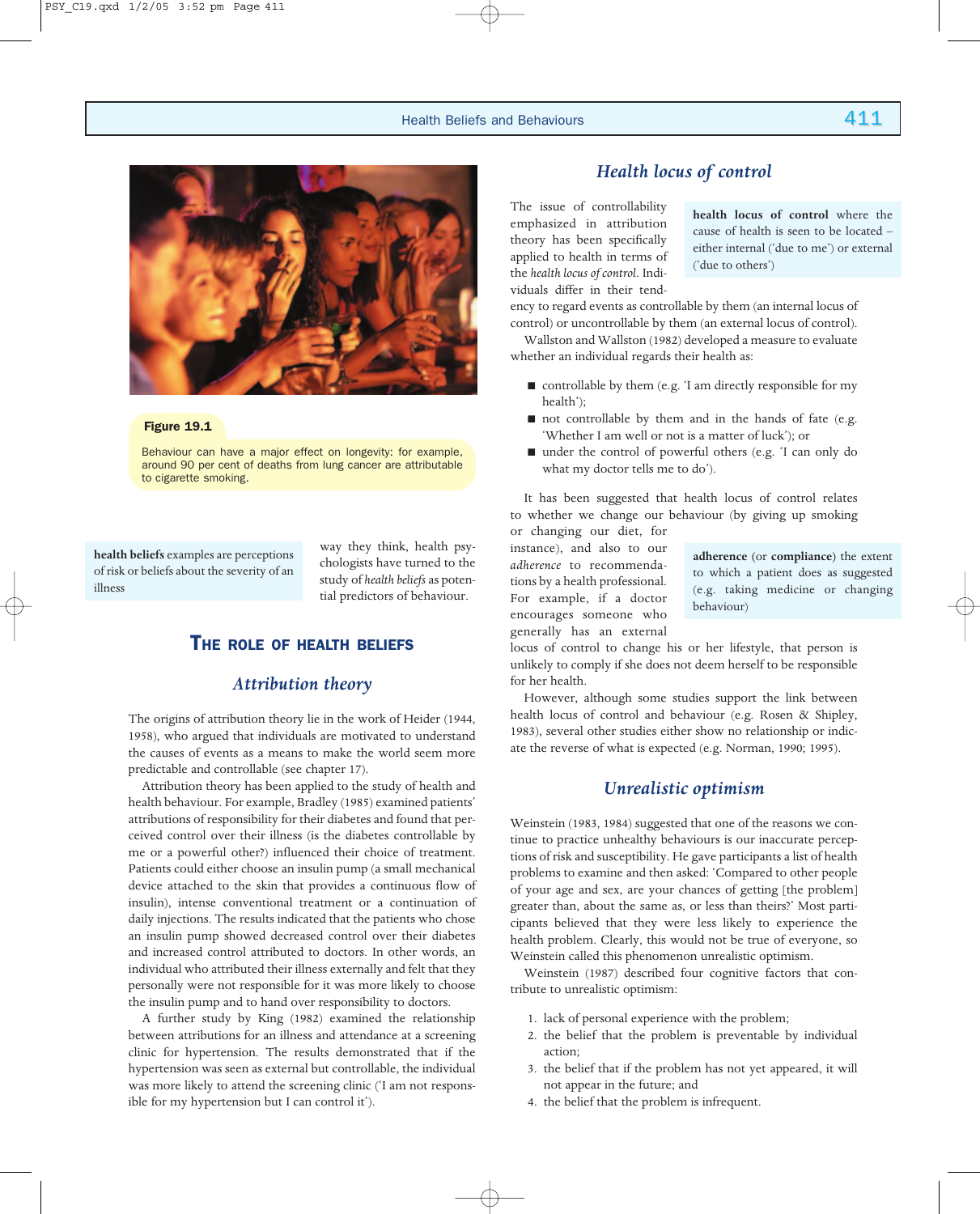## Research close-up 1

## Stages of smoking cessation

## *The research issue*

Traditionally, addictive behaviours have been viewed as 'either/or' behaviours. Therefore, smokers were considered either 'smokers' or 'non-smokers'. But DiClemente and Prochaska (1982) developed a trans-theoretical model to examine the stages of change in addictive behaviours. This model is now widely used in health psychology to both predict and understand behaviour, and it is central to many interventions designed to change behaviour. In particular, individuals are assessed at the beginning of any intervention to identify which stage they are at. The content of the intervention can then be tailored to match the needs of each person.

The stages of change model describes the following stages:

- 1. precontemplation (not seriously considering quitting in the next six months)
- 2. contemplation (considering quitting in the next six months)
- 3. action (making behavioural changes)
- 4. maintenance (maintaining these changes)
- 5. relapse (return to old behaviour)

The model is described as dynamic, not linear, with individuals moving backwards and forwards across the stages.

For the present study, the authors sub-categorized those in the contemplation stage (stage 2) as either contemplators (i.e. not considering quitting in the next 30 days) or in the preparation stage (i.e. planning to quit in the next 30 days).

## *Design and procedure*

The authors recruited 1466 participants for a minimum intervention smoking cessation programme from Texas and Rhode Island. The majority were white, female, started smoking at about 16 years of age, and smoked on average 29 cigarettes a day. The participants completed the following set of measures at baseline and were followed up at one month and at six months. The participants were classified into three groups according to their stage of change: precontemplators, contemplators and those in the preparation stage.

- 1. Smoking abstinence self efficacy (DiClemente et al., 1985), which measures the smoker's confidence that they would not smoke in 20 challenging situations.
- 2. Perceived stress scale (Cohen et al., 1983), which measures how much perceived stress the individual has experienced in the last month.
- 3. Fagerstrom Tolerance Questionnaire (Fagerstrom, 1978), which measures physical tolerance to nicotine.
- 4. Smoking decisional balance scale (Velicer et al., 1985), which measures the perceived pros and cons of smoking. 5. Smoking processes of change scale (DiClemente & Prochaska, 1985), which measures the individual's stage of
- change. According to this scale, participants were defined as precontemplators ( $n = 166$ ), contemplators ( $n = 794$ ) and those in the preparation stage  $(n = 506)$ .
- 6. Demographic data, including age, gender, education and smoking history.

## *Results and implications*

The results were first analysed to examine baseline difference between the three participant groups. The results showed that those in the preparation stage smoked less, were less addicted, had higher self efficacy, rated the pros of smoking as less positive and the costs of smoking as more negative, and had made more prior quitting attempts than the other two groups.

The results were then analysed to examine the relationship between stage of change and smoking cessation. At both one and six months, the participants in the preparation stage had made more quit attempts and were less likely to be smoking.

The results provide support for the stages of change model of smoking cessation, and suggest that it is a useful tool for predicting the outcome of an intervention.

DiClemente, C.C., & Prochaska, J.O., 1982, 'Self-change and therapy change of smoking behaviour: A comparison of processes of change in cessation and maintenance', *Addictive Behaviours*, 7, 133–42.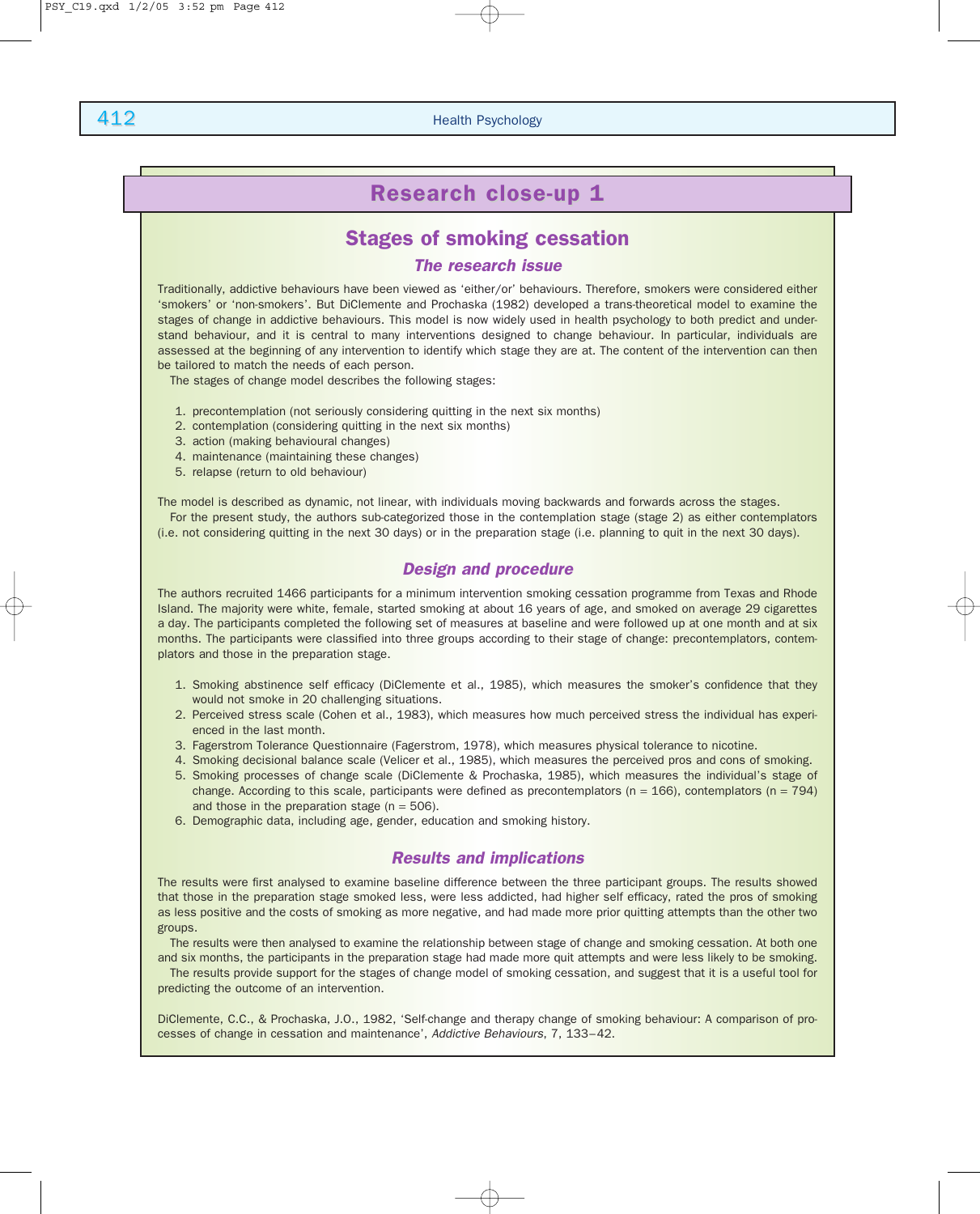These factors suggest that our perception of our own risk is not a rational process.

In an attempt to explain why individuals' assessment of their risk may go wrong, and why people are unrealistically optimistic, Weinstein (1983) argued that individuals show selective focus. He claimed that we ignore our own risk-increasing behaviour ('I may not always practise safe sex, but that's not important') and focus primarily on our risk-reducing behaviour ('At least I don't inject drugs'). He also argued that this selectivity is compounded by egocentrism – individuals tend to ignore others' risk-decreasing behaviour ('My friends all practise safe sex, but that's irrelevant') and focus on the risk-increasing behaviour of those around them ('My friends sometimes drive too fast').

## *The stages of change model*

The stages of change model (also known as the transtheoretical model of behaviour) was originally developed by Prochaska and DiClemente (1982) as a synthesis of 18 therapies describing the processes involved in behavioural change. These researchers suggested a new model of change which has been applied to several health-related behaviours, such as smoking, alcohol use, exercise and personal screening behaviour such as going for a cervical smear or attending for a mammograph (e.g. DiClemente et al., 1991; Marcus, Rakowski & Rossi, 1992).

If applied to giving up cigarettes, the model would suggest the following stages:

- 1. Precontemplation: I am happy being a smoker and intend to continue smoking.
- 2. Contemplation: I have been coughing a lot recently; perhaps I should think about stopping smoking.
- 3. Preparation: I will stop going to the pub and will buy lower tar cigarettes.
- 4. Action: I have stopped smoking.
- 5. Maintenance: I have stopped smoking for four months now.

The model describes behaviour change as dynamic, rather than being 'all or nothing', so the five stages do not always occur in a linear fashion. For example, an individual may move to the preparation stage and then back to the contemplation stage several times before progressing to the action stage. Even when an individual has reached the maintenance stage, they may slip back to the contemplation stage over time.

The model also examines how we weigh up the costs and benefits of a particular behaviour. In particular, individuals at different stages of change will differentially focus on either the costs of a behaviour ('Giving up smoking will make me anxious in company') or the benefits ('Giving up smoking will improve my health').

## INTEGRATED MODELS

Attribution theory and the health locus of control model emphasize attributions for causality and control, unrealistic optimism focuses on perceptions of susceptibility and risk, and the stages of change model stresses the dynamic nature of beliefs, time, and costs and benefits. These different perspectives on health beliefs have been integrated into structured models.

## *The health belief model*

The health belief model (figure 19.2) was developed initially by Rosenstock in 1966 and further by Becker and colleagues throughout the 1970s and 1980s (e.g. Becker et al., 1977). Their aim was to predict preventative health behaviours and the behavioural response to treatment in acutely and chronically ill patients. Over recent years, the model has been used to predict many other health-related behaviours.

According to the health belief model, behaviour is a product of a set of core beliefs that have been redefined over the years. The original core beliefs are the individual's perception of:

- *susceptibility* to illness 'My chances of getting lung cancer are high';
- the *severity* of the illness 'Lung cancer is a serious illness';
- the *costs* involved in carrying out the behaviour 'Stopping smoking will make me irritable';
- the *benefits* involved in carrying out the behaviour 'Stopping smoking will save me money'; and
- *cues to action*, which may be internal (e.g. the symptom of breathlessness) or external (e.g. information in the form of health education leaflets).

The health belief model suggests that these core beliefs are used to predict the likelihood that a behaviour will occur.

In response to criticisms, the model was revised to add the construct health motivation to reflect readiness to be concerned about health matters ('I am concerned that smoking might damage my health'). More recently, Becker and Rosenstock (1987)



### Figure 19.2

The health belief model. Source: Ogden (2000), after Becker et al. (1977).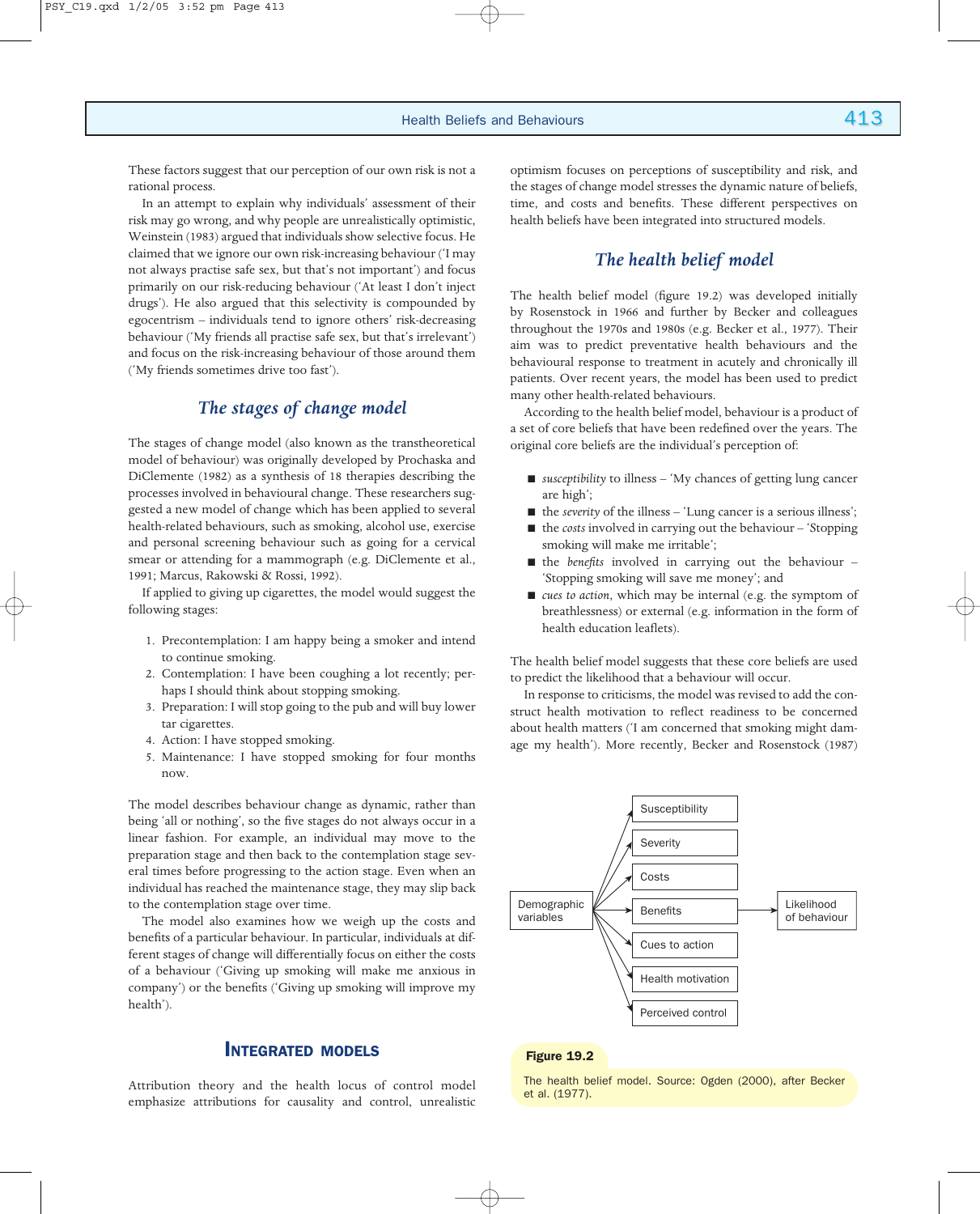suggested that perceived control ('I am confident that I can stop smoking') should also be added to the model (see chapter 17).

When applied to a health-related behaviour such as screening for cervical cancer, the health belief model predicts that someone is likely to have regular screening if she perceives that:

- $\blacksquare$  she is highly susceptible to cancer of the cervix;
- $\blacksquare$  cervical cancer is a severe health threat:
- $\blacksquare$  the benefits of regular screening are high; and
- $\blacksquare$  the costs of such action are comparatively low.

There will also most likely be relevant cues to action – either external (such as a leaflet in the doctor's waiting room) or internal (such as pain or irritation, which she perceives to be related to cervical cancer).

The new, amended model would also predict that a woman is more likely to attend for screening if she is confident that she can do so, and she is motivated to maintain her health.

## *The protection motivation theory*

Rogers (1975, 1983, 1985) developed the protection motivation theory (figure 19.3), which expanded the health belief model to include additional factors.

The original protection motivation theory claimed that healthrelated behaviours are a product of, and therefore predicted by, five components:

*severity* – 'Bowel cancer is a serious illness';

*susceptibility* – 'My chances of getting bowel cancer are high'; *response effectiveness* – 'Changing my diet would improve my health';

*self efficacy* – 'I am confident that I can change my diet'; and *fear* – 'Information about the links between smoking and lung cancer makes me feel quite frightened'.

The protection motivation theory describes severity, susceptibility and fear as relating to 'threat appraisal' (i.e. appraising an outside threat), and response effectiveness and self efficacy



## Figure 19.3

The protection motivation theory. Source: Ogden (2000), after Rogers (1985).

as relating to 'coping appraisal' (i.e. appraising the individual themselves). According to the theory, there are two types of information source: environmental (e.g. verbal persuasion, observational learning) and intrapersonal (e.g. prior experience). This information influences the five components listed above, which then elicit either an adaptive coping response (a behavioural intention) or a maladaptive coping response (such as avoidance or denial).

If applied to dietary change, the protection motivation theory would make the following predictions. Information about the role of a high fat diet in coronary heart disease would increase fear, increase the individual's perception of how serious coronary heart disease was (perceived severity) and increase their belief that they were likely to have a heart attack (perceived susceptibility). If the individual also felt confident that they could change their diet (self efficacy) and that this change would have beneficial consequences (response effectiveness), they would report high intentions to change their behaviour (behavioural intentions). This would be regarded as an adaptive coping response to the presented information.

## *The theory of planned behaviour*

The theory of planned behaviour (figure 19.4) was developed by Ajzen and colleagues (Ajzen, 1985; 1988; Ajzen & Madden, 1986). It emphasizes behavioural intentions as the outcome of a combination of several beliefs (see chapter 17).

The theory proposes that intentions should be conceptualized as 'plans of action in pursuit of behavioural goals' (Ajzen & Madden, 1986), and that these are a result of the following composite beliefs:

- *Attitude towards a behaviour* composed of a positive or negative evaluation of a particular behaviour, and beliefs about the outcome of the behaviour ('Exercising is fun and will improve my health').
- *Subjective norm* this represents the beliefs of important others about the behaviour, and the individual's motivation to comply with such beliefs ('People who are important to me will approve if I lose weight, and I want their approval').
- *Perceived behavioural control* comprising a belief that the individual can carry out a particular behaviour based on a consideration of internal control factors (e.g. skills, abilities, information) and external control factors (e.g. obstacles, opportunities) – both of which are related to past behaviour.

These three factors predict behavioural intentions, which are then linked to behaviour. (The theory of planned behaviour also states that perceived behavioural control can have a direct effect on behaviour without the mediating effect of behavioural intentions.)

Applied to alcohol consumption, the theory would predict that someone will have high intentions to reduce alcohol intake (behaviour intentions) if he believes that: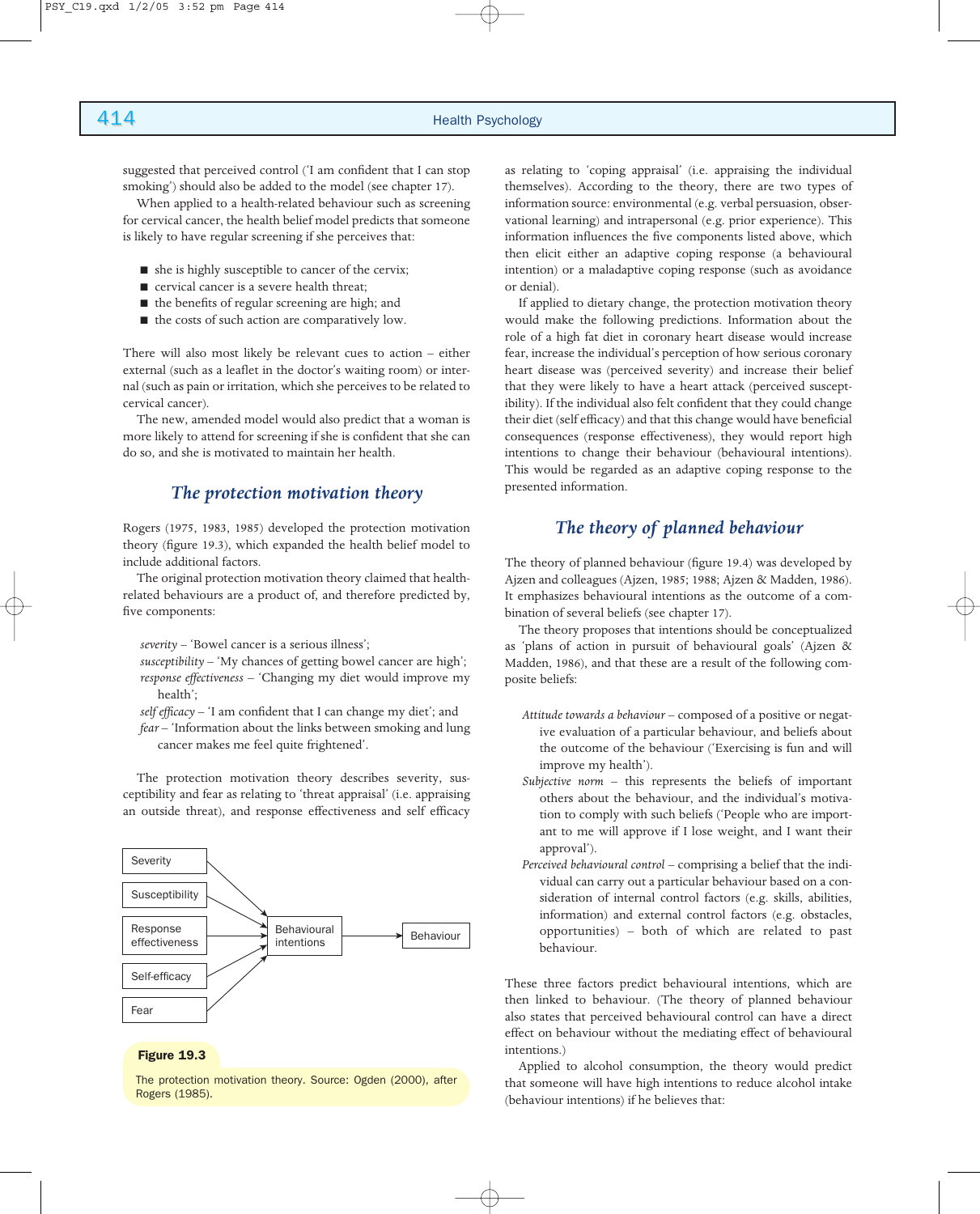

The theory of planned behaviour applied to the intention to engage in physical exercise. Source: Ogden (2000), after Ajzen (1985) and Stroebe (2000).

- n reducing his alcohol intake will make his life more productive and be beneficial to his health (attitude to the behaviour);
- $\blacksquare$  the important people in his life want him to cut down (subjective norm); and
- n he is capable of drinking less alcohol due to his past behaviour and evaluation of internal and external control factors (high behavioural control).

The model also predicts that perceived behavioural control can predict behaviour without the influence of intentions. For example, a belief that the individual would not be able to exercise because they are physically incapable of doing so might well be a better predictor of their exercising behaviour than their high intentions.

*Pioneer*

**Howard Leventhal** (1931– ) is Professor of Psychology at the State University of New Jersey at Rutgers. He has carried out extensive research into the experience of being ill, which has informed much work on illness perceptions, and he developed the self-regulatory model of illness behaviour. He places emphasis on the role of symptom perception in triggering illness behaviour and the links between emotion and health.

## ILLNESS BELIEFS

Leventhal and colleagues (Leventhal, Meyer & Nerenz, 1980; Leventhal & Nerenz, 1985) defined *illness beliefs* as a patient's own implicit,

**illness beliefs** examples are how long the illness will last and what impact it will have on the patient's life

commonsense beliefs about his or her illness. They proposed that these beliefs provide a framework, or schema, for coping with and understanding an illness, and for telling us what to look out for if we believe that we are becoming ill.

## THE DIMENSIONS OF ILLNESS BELIEFS

Using interviews with patients suffering from a variety of illnesses, Leventhal et al. identified five dimensions of illness beliefs:

- 1. *Identity* refers to the label given to the illness (the medical diagnosis) and the symptoms experienced; for example, 'I have a cold . . .' (the diagnosis) '. . . with a runny nose' (the symptoms).
- 2. The *perceived cause of the illness* this may be biological (e.g. a virus, in the case of a cold, or an injury or lesion, in the case of another type of illness) or psychosocial (e.g. stress or health-related behaviour). Patients may also hold representations of illness that reflect a variety of different causal models; for example, 'My cold was caused by a virus' versus 'My cold was caused by being run-down'.
- 3. *Time line* refers to beliefs about how long an illness will last, whether it is acute (i.e. short term) or chronic (i.e. long term); for example 'My cold will be over in a few days'.
- 4. *Consequences* refers to the patient's perceptions of the possible effects of the illness on his or her life. These may be physical (e.g. pain, lack of mobility), emotional (e.g. loss of social contact, loneliness) or a combination of factors; for example, 'My cold will prevent me from playing football, which will prevent me from seeing my friends'.
- 5. *Curability and controllability* refers to the patient's beliefs about whether their illness can be treated and cured, and the extent to which its outcome is controllable (either by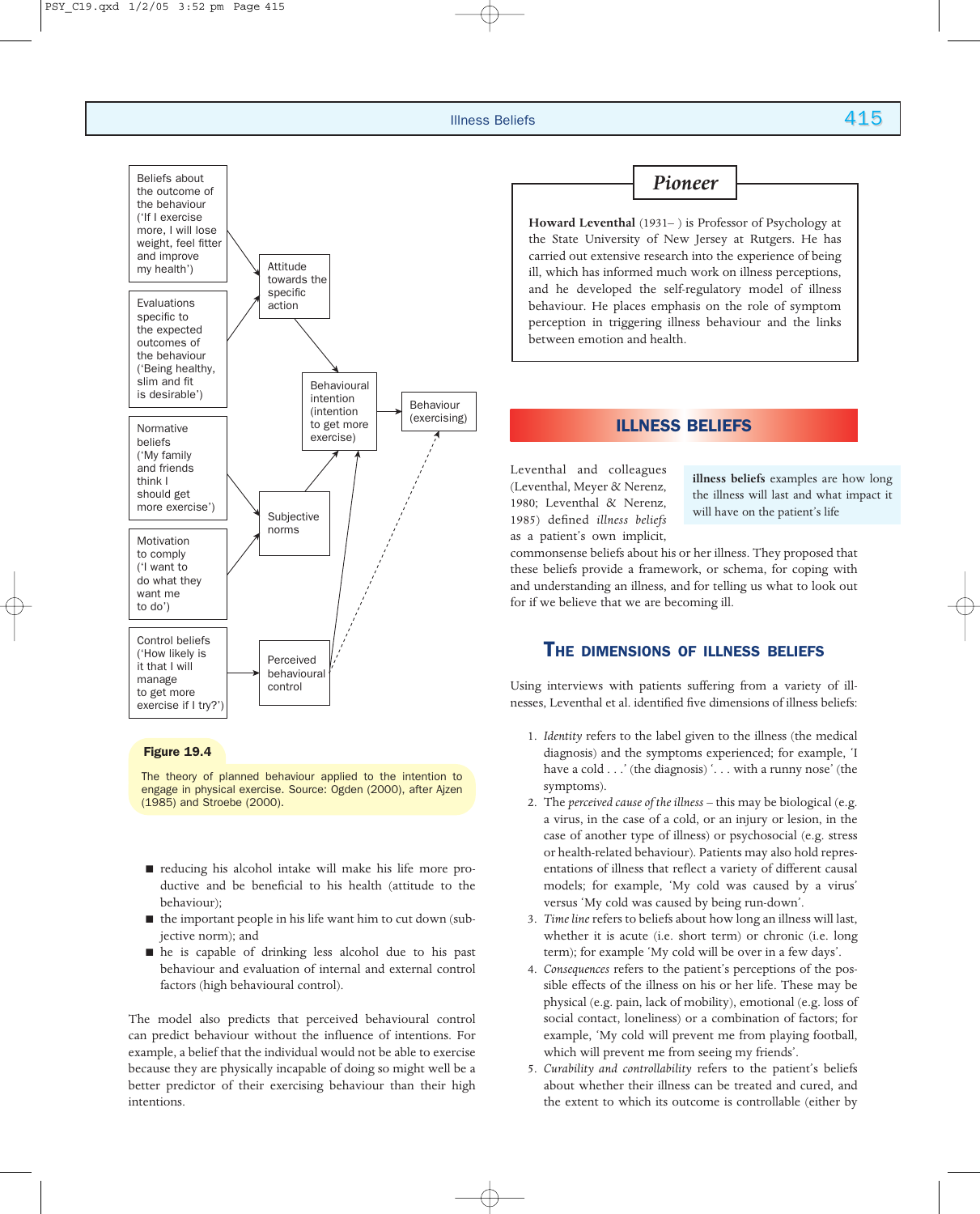themselves or by others): for example, 'If I rest, my cold will go away', 'If I get medicine from my doctor, my cold will go away'.

## *Evidence for the dimensions*

**qualitative research** uses methods such as open-ended interviews, focus groups or observation, where the data are analysed without resorting to number

**quantitative research** uses methods such as questionnaires, experiments and structured interviews, where the data are analysed using numbers

The extent to which beliefs about illness comprise these different dimensions has been studied using both *qualitative* and *quantitative research*.

Leventhal and colleagues carried out interviews with individuals who were chronically ill (having been recently diagnosed with cancer) and healthy adults. Participants' descriptions of their illness indeed suggested underlying

beliefs made up of the above dimensions. Other studies have provided support for these dimensions using more artificial and controlled methodologies. Lau, Bernard and Hartman (1989) asked 20 people to sort 65 statements into piles that 'made sense to them'. These statements had been previously made in response to descriptions of 'your most recent illness'. The researchers reported that the piles of categories that people produced reflected the dimensions of identity of the illness (diagnosis/symptoms), its consequences (the possible effects), the time line (how long it would last), the cause (what caused the illness) and cure/control (how and whether it could be treated).

A series of experimental studies by Bishop and colleagues provided further support for this framework. For example, Bishop and Converse (1986) presented participants with brief descriptions of patients who were experiencing six symptoms. The participants were randomly allocated to one of two sets of descriptions – a 'high prototype', in which all six symptoms had been previously rated as associated with a given disease, and a 'low prototype', in which only two of the six symptoms had been

previously rated as being associated with the same disease. It was found that those individuals in the high prototype condition labelled the disease more easily and accurately than did those in the low prototype condition. The authors argued that this provides support for the role of the identity dimension (i.e. diagnosis and symptoms) of illness representations, and that this also suggested that there is some consistency in people's concept of the identity of illnesses.

Participants were also asked to describe in their own words what else they thought may be associated with each patient's situation. Bishop and Converse reported that 91 per cent of the associations fell within the aforementioned dimensions of illness beliefs. Within these, the dimensions of 'consequences' (the possible effects) and 'time line' (how long it will last) were the least frequently mentioned dimensions.

There is also some evidence for a similar structure of illness representations in other non-Western cultures (Lau, 1995; Weller, 1984).

## *Measuring illness beliefs*

In order to delve further into beliefs about illness, researchers in New Zealand and the UK have developed the 'Illness Perception Questionnaire' (IPQ). This asks people to rate a series of statements about their illness. These statements reflect the dimensions of identity (e.g. symptoms such as pain, tiredness), consequences (e.g. 'My illness has had major consequences on my life'), time line (e.g. 'My illness will last a short time'), cause (e.g. 'Stress was a major factor in causing my illness') and cure/control (e.g. 'There is a lot I can do to control my symptoms').

## A MODEL OF ILLNESS BEHAVIOUR

Leventhal incorporated illness beliefs into a self-regulatory model of illness behaviour (figure 19.5) to examine the relationship between someone's cognitive representation of his or her illness and their subsequent coping behaviour.



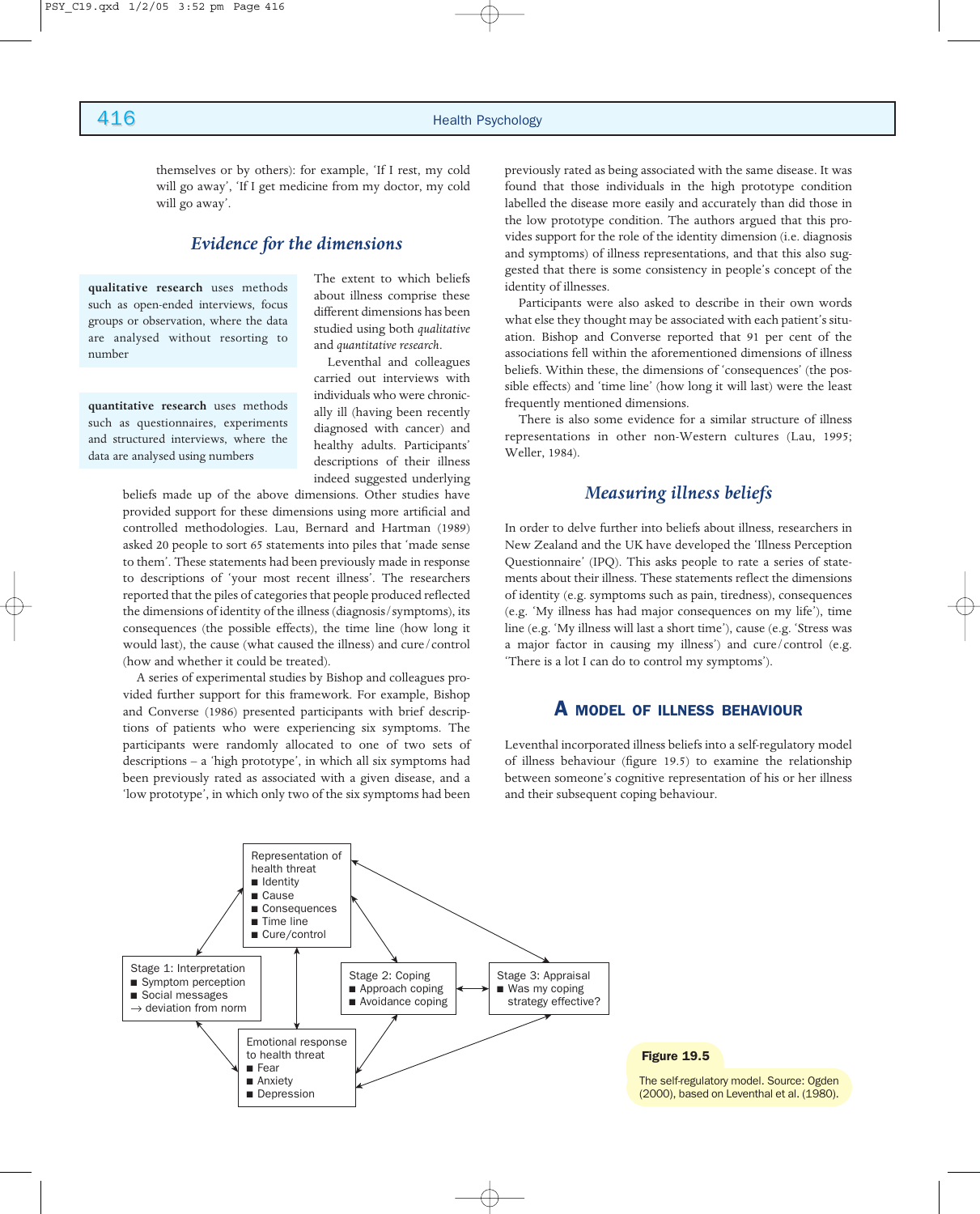The model is based on problem solving and suggests that we deal with illnesses and their symptoms in the same way as we deal with other problems. The assumption is that, given a problem or a change in the status quo, an individual will be motivated to solve the problem and re-establish his state of 'normality'. In terms of health and illness, if healthiness is your normal state, then you will interpret any onset of illness as a problem, and you will be motivated to re-establish your state of health.

Traditional models describe problem solving in three stages:

*interpretation* – making sense of the problem;

*coping* – dealing with the problem in order to regain a state of equilibrium; and

*appraisal* – assessing how successful the coping stage has been.

These three stages are said to continue until the coping strategies are deemed to be successful and a state of equilibrium has been attained.

This process is regarded as self-regulatory because the three components of the model interrelate, in an ongoing and dynamic fashion, in order to maintain the status quo. In other words, they regulate the self.

The three stages of Leventhal's model can be applied to health as follows:

## *Stage 1 – Interpretation*

**symptom perception** how an individual experiences and makes sense of their symptoms

**social messages** input from a range of sources such as friends, family and media regarding the nature of symptoms An individual may be confronted with the problem of a potential illness through two channels – *symptom perception* and *social messages*.

Symptom perception ('I have a pain in my chest') influences how an individual interprets the problem of illness. This is not a straightforward process, perception

being in turn influenced by individual differences, mood and cognitions.

The factors contributing to symptom perception are illustrated by a condition known as 'medical students' disease', described by Mechanic (1962). A large component of the medical curriculum involves learning about the symptoms associated with a multitude of illnesses. More than two thirds of medical students incorrectly report at some time that they have the symptoms they are learning about. This phenomenon might be explained in terms of mood (i.e. medical students becoming quite anxious due to their work load), cognition (the students are thinking about symptoms as part of their course) and social context (once one student starts to perceive symptoms, others may model themselves on this behaviour).

Information about illness also comes from other people, perhaps as a formal diagnosis from a health professional or a positive test result from a routine health check. But we also often access such information via our 'lay referral system' (i.e. seeking information and advice from multiple sources, such as colleagues, friends or family). For example, coughing in front of one friend may result in the advice to speak to another friend who had a similar cough, or a suggestion to take a favoured home remedy. Or it may result in a lay diagnosis or a suggestion to seek professional help from a doctor. Social messages like this will influence how we interpret the 'problem' of illness.

Once we have received information about the possibility of illness through these channels we become aware that something has deviated from the norm and that there has been a change in our health status. According to this framework we are then motivated to return to a state of 'problem free' normality. This involves assigning meaning to the problem. According to Leventhal, we may do this by accessing our illness beliefs. So the notion is that the symptoms and social messages contribute towards the development of illness beliefs, which will be constructed according to the five dimensions mentioned earlier. These cognitive representations of the problem will give the problem meaning and enable us to develop and consider suitable coping strategies.

According to Leventhal, the identification of the problem of illness will result in changes in emotional state as well as in our cognitive representation. For example, perceiving a) the symptom of pain and receiving b) the social message that this pain may be related to coronary heart disease may result in deviation from the norm, and resultant anxiety. So any coping strategies have to relate to both our illness beliefs and our emotional state.

## *Stage 2 – Coping*

Coping can take many forms, but two broad categories have been defined – approach coping (e.g. taking pills, going to the doctor, resting, talking to friends about emotions) and avoidance coping (e.g. denial, wishful thinking). When faced with the problem of illness, we develop coping strategies in an attempt to return to a state of healthy normality.

In an alternative model of coping, Taylor and colleagues (e.g. Taylor, 1983; Taylor, Lichtman & Wood, 1984) looked at how we adjust to threatening events. In a series of interviews with rape victims and cardiac and cancer patients, they found that coping with threatening events (including illness) consists of three processes:

- a search for meaning 'Why did it happen to me?'
- a search for mastery 'How can I prevent it from happening again?'
- n a process of self enhancement 'I am better off than a lot of people.'

Taylor and colleagues argued that these three processes are central to developing and maintaining 'illusions', and that these illusions constitute a process of cognitive adaptation.

## *Stage 3 – Appraisal*

Appraisal is the final stage in Leventhal's model. At this point people evaluate their coping strategy as either effective or ineffective. If it is appraised as effective then they will continue with it and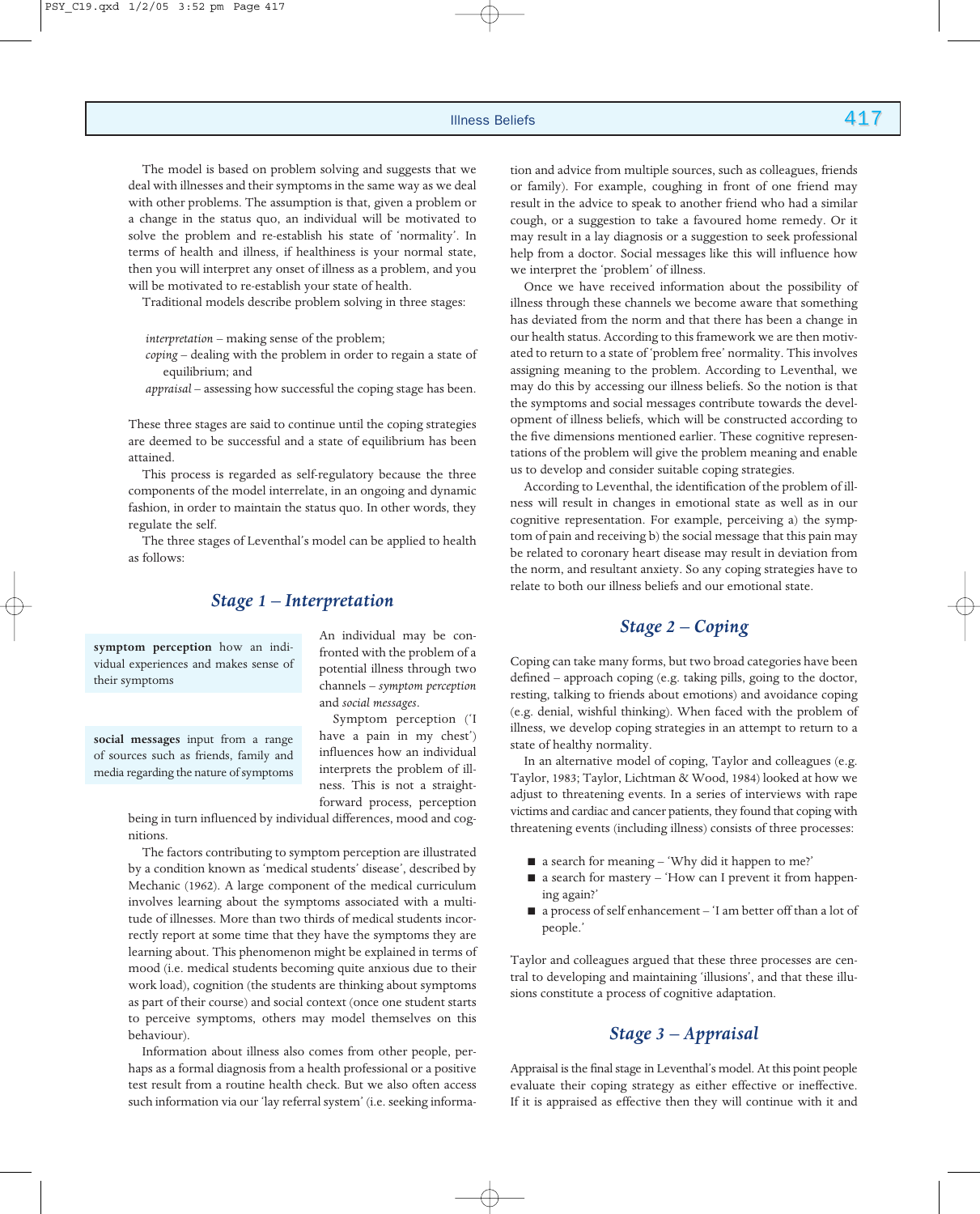the same set of coping strategies will be pursued. If the coping strategies are appraised as ineffective then people are motivated to think of alternatives which will then be put into place. The appraisal stage clearly illustrates the self-regulatory nature of the model as the process of interpretation, coping and appraisal is not a linear pathway but dynamic and ongoing. Accordingly, the individual self-regulates by a constant ongoing process of appraisal, which assesses whether coping is effective and whether the individual is successfully managing to achieve a renewed sense of equilibrium.

## HEALTH PROFESSIONALS<sup>'</sup> BELIFES

Early research regarded health professionals as experts and assumed that doctors with similar levels of knowledge and training would act in similar ways. But there is, in fact, considerable variability in different aspects of medical practice.

For example, Anderson et al. (1983) reported that doctors differ in their diagnosis of asthma. Mapes (1980) suggested that they also vary considerably in terms of their prescribing behaviour, some doctors giving drugs to only 15 per cent of their patients and others offering prescriptions for up to 90 per cent. Bucknall, Morris and Mitchell (1986) reported significant variation in doctors' measurement of blood pressure, and Marteau and Baum (1984) reported that doctors differ significantly in their treatment of diabetes.

It is now generally accepted that health professionals may behave not just according to their education and training, but also according to their own 'lay beliefs'. This means that any evaluation of the interaction between health professionals and patients should not only focus on the personal beliefs of the patient and the knowledge base of the professional, but also on the personal belief system of the professional.



### Figure 19.6

Interaction between patient and doctor can be influenced by the health professional's beliefs about the patient and the disease, as well as by their knowledge.

## *Beliefs that influence practice*

Research indicates that the following beliefs influence the development of a health professional's original diagnosis.

- *The nature of clinical problems* If a health professional believes that illness is determined by biomedical factors (e.g. lesions, bacteria, viruses), they will develop a diagnosis that reflects this perspective. But a professional who places the emphasis on psychosocial factors may develop a different diagnosis. For example, if a patient reports feeling tired all the time, the first professional might point to anaemia as the cause, and the second to stress.
- *The probability of the disease* Health professionals also have different beliefs about how common a health problem is. For example, some doctors may regard childhood asthma as a common complaint and hypothesize that a child presenting with a cough has asthma. Another doctor who believes that childhood asthma is rare might not consider this diagnosis.
- *The seriousness of the disease* Health professionals are motivated to consider the 'pay-off' in reaching a correct diagnosis, which is related to their beliefs about the seriousness and treatability of an illness. For example, if a child presents with abdominal pain, the professional may diagnose appendicitis, as this is a serious but treatable condition. In this case, the benefits of arriving at the correct diagnosis for this condition far outweigh the costs involved (such as time wasting) if the diagnosis is actually wrong.
- *The patient* The original diagnosis will also be influenced by the health professional's existing knowledge of the patient, including medical history, degree of support at home, psychological state, and beliefs about why the patient came to see the doctor.
- *Similar patients* We know that stereotypes can confound a decision-making process (see chapter 17). Yet without them, consultations between health professionals and patients would be extremely time consuming. Stereotypes reflect the process of 'cognitive economy'. They play a central role in developing and testing a hypothesis and reaching a management decision. So a health professional will typically base their decision partly on factors such as how the patient looks/talks/walks, and whether they are reminiscent of previous patients.

## *Communicating beliefs to patients*

Health professionals' own health-related beliefs may be communicated to patients. A study by McNeil et al. (1982) examined the effects of health professionals' own language on patients' choice of treatment. They found that patients are more likely to choose surgery if they are told it will 'increase the probability of survival' rather than 'decrease the probability of death'. The phrasing of a question like this tends very much to reflect the beliefs of the individual doctor. So the results indicate that the subjective views of health professionals may be communicated to the patient, and subsequently influence the patient's choice of treatment.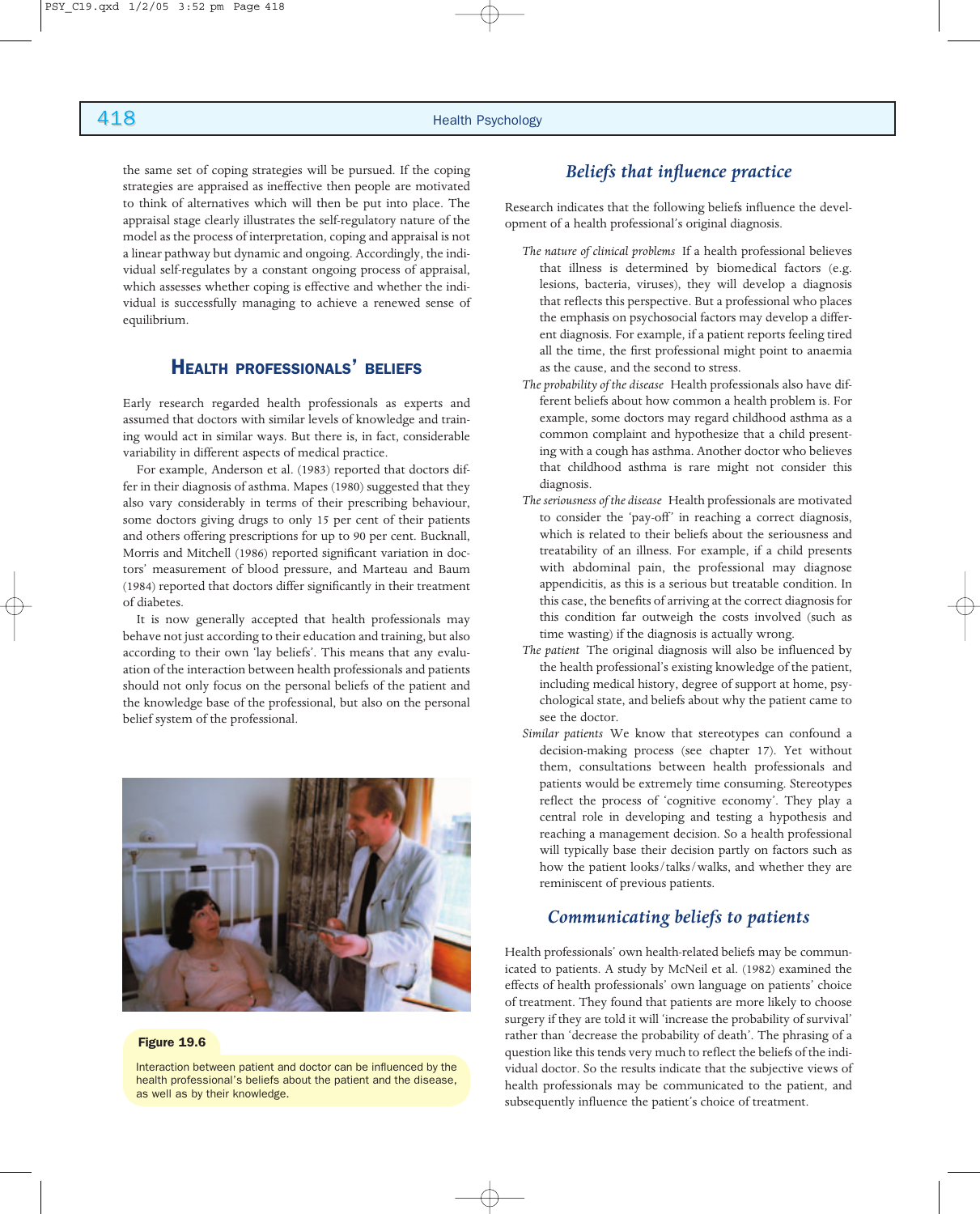**stress** negative emotional experience resulting from a mismatch between the individual's appraisal that the stressor is stressful and their ability to cope with and therefore reduce their response to it

The term '*stress*' means many different things to many people. A lay person may define stress in terms of pressure, tension, unpleasant external forces or an emotional response. Psychologists define stress in a variety of different

THE STRESS-ILLNESS LINK ways. Contemporary definitions of stress regard the external environment as a potential stressor (e.g. problems at work), the response to the stressor as stress or distress (e.g. the feeling of tension), and the concept of stress as something that involves biochemical, physiological, behavioural and psychological changes. Researchers have also differentiated between stress that is harmful and damaging ('distress') and stress that is positive and beneficial ('eustress').

> The most common definition of stress was developed by Lazarus and Launier (1978), who regarded it as a transaction between people and the environment. Within this definition,



## Figure 19.7

On the stock exchange floor, it is easy to see how stress arises from a transaction between people and their environment.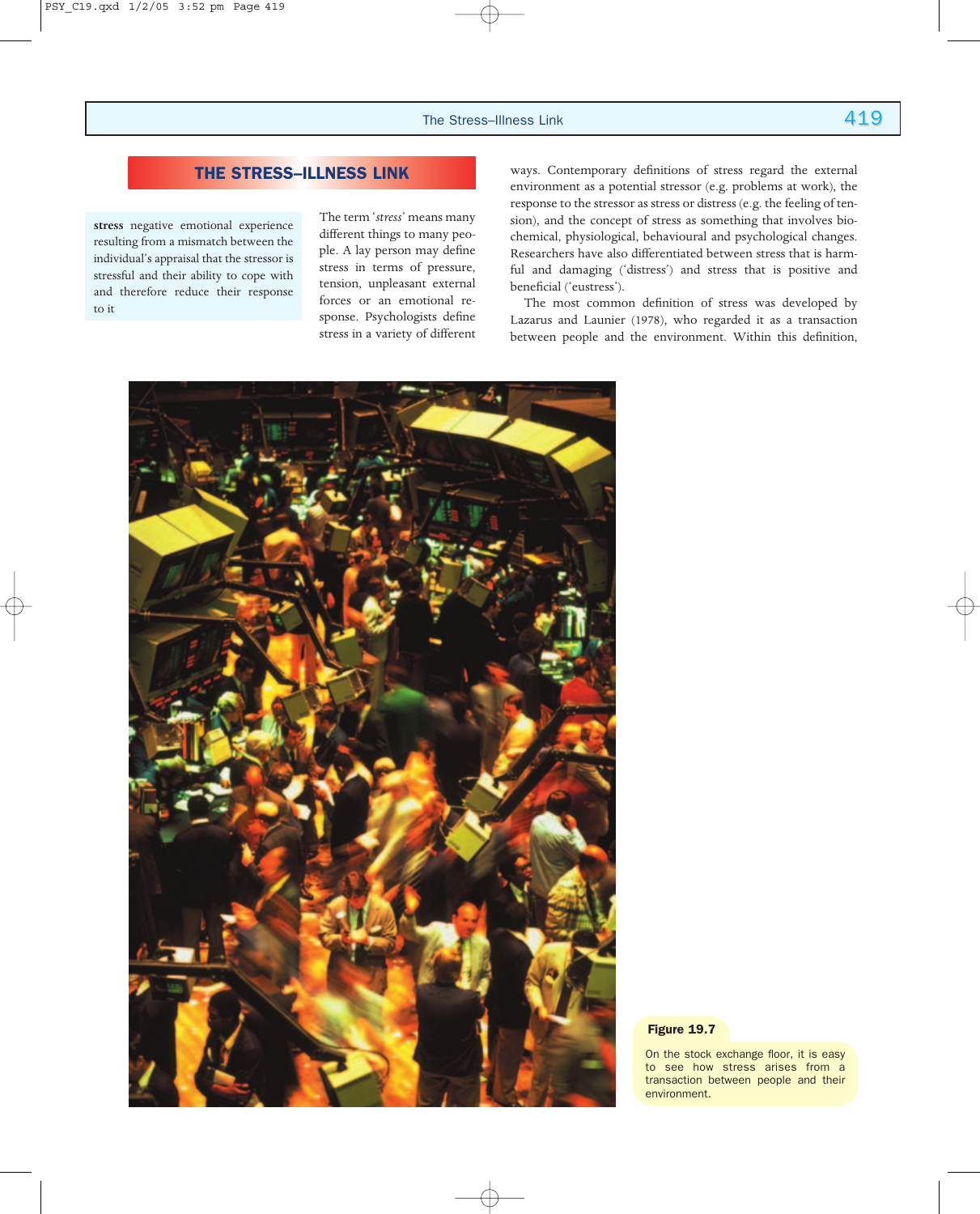stress involves an interaction between the stressor ('My job is difficult') and distress ('I feel stressed by it'). So a stressful response might be the feeling of stress that results from a mismatch between a) a situation that is appraised as stressful and b) the individual's self-perceived ability to cope and therefore reduce the stress.

## STRESS MODELS

Throughout the twentieth century, stress models have varied in terms of their definition of 'stress', their emphasis on physiological and psychological factors, and their description of the relationship between the individual and their environment.

## *Cannon's 'fight or flight' model*

One of the earliest models of stress was developed by Cannon (1932). The 'fight or flight' model suggested that external threats elicit the 'fight or flight' response, increasing activity rate and arousal. These physiological changes enable the individual either to escape from the source of stress or fight. Cannon defined 'stress' as a response to external stressors that is predominantly seen as physiological (see chapters 5 and 6).

## *Selye's general adaptation syndrome*

Developed in 1956, Selye's general adaptation syndrome describes three stages in the stress process:

- n 'alarm', which describes an increase in activity and occurs immediately the individual is exposed to a stressful situation;
- 'resistance', which involves coping and attempts to reverse the effects of the alarm stage; and
- n 'exhaustion', which is reached when the individual has been repeatedly exposed to the stressful situation and is incapable of showing further resistance.

## *Life events theory*

In an attempt to depart from models that emphasize physiological changes, the life events theory examines stress and stressrelated changes as a response to life change. Research has shown links between life events and health status, in terms of both the onset of illness and its progression (Yoshiuchi et al., 1998).

These results were obtained using Holmes and Rahe's (1967) 'Schedule of Recent Experiences' (SRE) – an extensive list of possible life changes or life events. These range in supposed objective severity from serious events, such as 'death of a close family member' and 'jail term', through more moderate events, such as 'son or daughter leaving home' and 'pregnancy', to minor events, such as 'vacation' and 'change in eating habits'.

Each event has a predetermined point score to reflect its impact, with the combined score reflecting the adjudged stress rating of the assessed individual. For example, 'death of spouse' would result in more changes to an individual's life schedule than 'trouble with boss', and is therefore allocated a higher point score. The difficulty with this significance weighting is that it was devised by psychologists, not the research participants. For example, whilst a divorce may be very stressful for one person, it might be liberating for another.

## *The model of appraisal and transaction*

Both Cannon's and Selye's early models of stress presented it as an automatic response to an external stressor – a perspective that is also reflected in life events theory, with its use of expert rather than individual rating schemes. By contrast, more recent models allow for active interaction between the individual and external stressors, rather than passive

response. This approach provides a role for psychological state. It is epitomized by Lazarus's transactional model of stress and his theory of *appraisal*.

**appraisal** an individual's assessment of both the outside world and their ability to cope with this world

In the 1970s, Lazarus introduced the psychological dimension into our understanding of the stress response (1975; Lazarus & Cohen, 1973, 1977). He argued that stress involves a transaction between an individual and his or her external world, and that a stress response is elicited if the individual appraises an event as stressful. Lazarus defined two forms of appraisal:

- 1. Primary appraisal: the individual initially appraises the event in three ways – as (a) irrelevant, (b) benign and positive or (c) harmful and negative.
- 2. Secondary appraisal the individual evaluates the pros and cons of his or her different coping strategies.

So primary appraisal is essentially an appraisal of the outside world and secondary appraisal is an appraisal by the individual of himself (figure 19.9).

## DOES STRESS CAUSE ILLNESS?

The relationship between stress and illness is not straightforward, and there is a lot of evidence to suggest that several factors mediate the stress–illness link, including exercise, coping styles, life events, personality type, social support and actual or perceived control.

Stress can affect health through a behavioural pathway or through a physiological pathway. Behaviours that may change as a result of stress include sleep, food intake and alcohol consumption. Stress can also induce changes in the body's biochemicals, such as catecholamines and corticosteroids, and changes in activity, such as heart rate.

## *Stress and behaviour*

Recent research has examined the effect of stress on specific health-related behaviours, such as exercise, smoking, diet and alcohol consumption, in terms of initiation, maintenance and relapse. It has also highlighted the impact of stress on general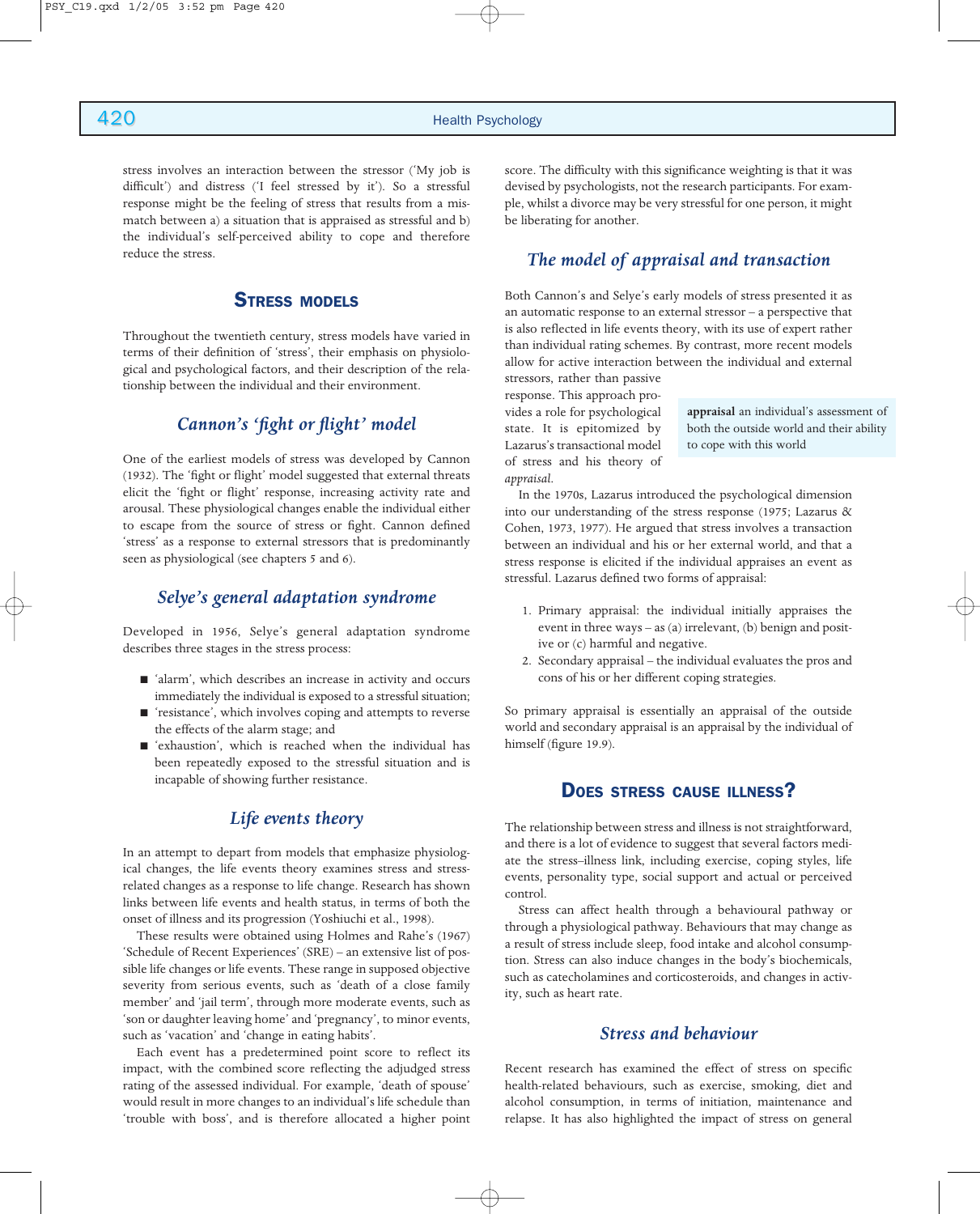

Richard Lazarus developed the role of psychological factors and appraisal in the study and treatment of stress.

**Richard Lazarus** (1922–2002) was Professor of Psychology at the University of California, Berkeley. His original work explored theories of emotion, which led him to focus on stress and coping. In particular, he introduced and developed the role of psychological factors in stress and emphasized the importance of appraisal. He established the UC Berkeley Stress and Coping Project, in which he extended his ideas on the importance of appraisal to explain exactly what stress is and what coping involves. This project culminated in the publication in 1984 of *Stress, Appraisal, and Coping*, one of the most widely cited and read books in psychophysiology and health psychology.

behavioural change. For example, research suggests that individuals who experience high levels of stress show a greater tendency to perform behaviours that increase their chances of becoming ill or injured (Wiebe & McCallum, 1986) and of having accidents at home, work and in the car (Johnson, 1986). For example, when under stress a person may smoke more, sleep less, drive faster and be less able to focus on the task in hand, which, in turn, may result in heart disease, cancer or accidents.



### Figure 19.9

The role of appraisal in stress. Source: Ogden (2000), based on Lazarus (1975).

## *Stress and physiology*

The physiological consequences of stress have been studied extensively, mostly in the laboratory using the acute stress paradigm. This involves bringing participants into a controlled environment, putting them into a stressful situation (such as counting backwards, completing an intelligence task or giving an unprepared speech) and then recording any changes. This research has highlighted two main groups of physiological effects:

**1 Sympathetic activation** When an event is appraised as stressful, it triggers responses in the sympathetic nervous system. This results in the production of catecholamines (adrenalin and noradrenalin), which causes changes in factors such as blood pressure, heart rate, sweating and pupil dilation. These changes are experienced subjectively as a feeling of increased arousal. This process is similar to the 'fight or flight' response described by Cannon. Sympathetic activation and prolonged production of adrenalin can result in:

- blood clot formation fat deposits
	-
- increased blood pressure plaque formation
- increased heart rate immuno-suppression
- 
- 
- 
- $\blacksquare$  irregular heart beats

These changes may increase the chances of heart disease and kidney disease, and leave the body open to infection.

**2 Hypothalamic-pituitary-adrenocortical (HPA) activation** Stress also triggers changes in the HPA system. This results in increased levels of corticosteroids (cortisol), leading to more diffuse changes, such as the increased use of carbohydrate stores and a greater chance of inflammation. These changes constitute the background effect of stress, and cannot be detected by the individual. They are similar to the alarm, resistance and exhaustion stages of stress described by Selye as they show how chronic ongoing stress can be damaging to the body in the longer term. HPA activation and prolonged production of cortisol can result in:

- $\blacksquare$  decreased immune function
- $\blacksquare$  damage to neurons in the hippocampus

These changes may increase the chances of infection, psychiatric problems and losses in memory and concentration.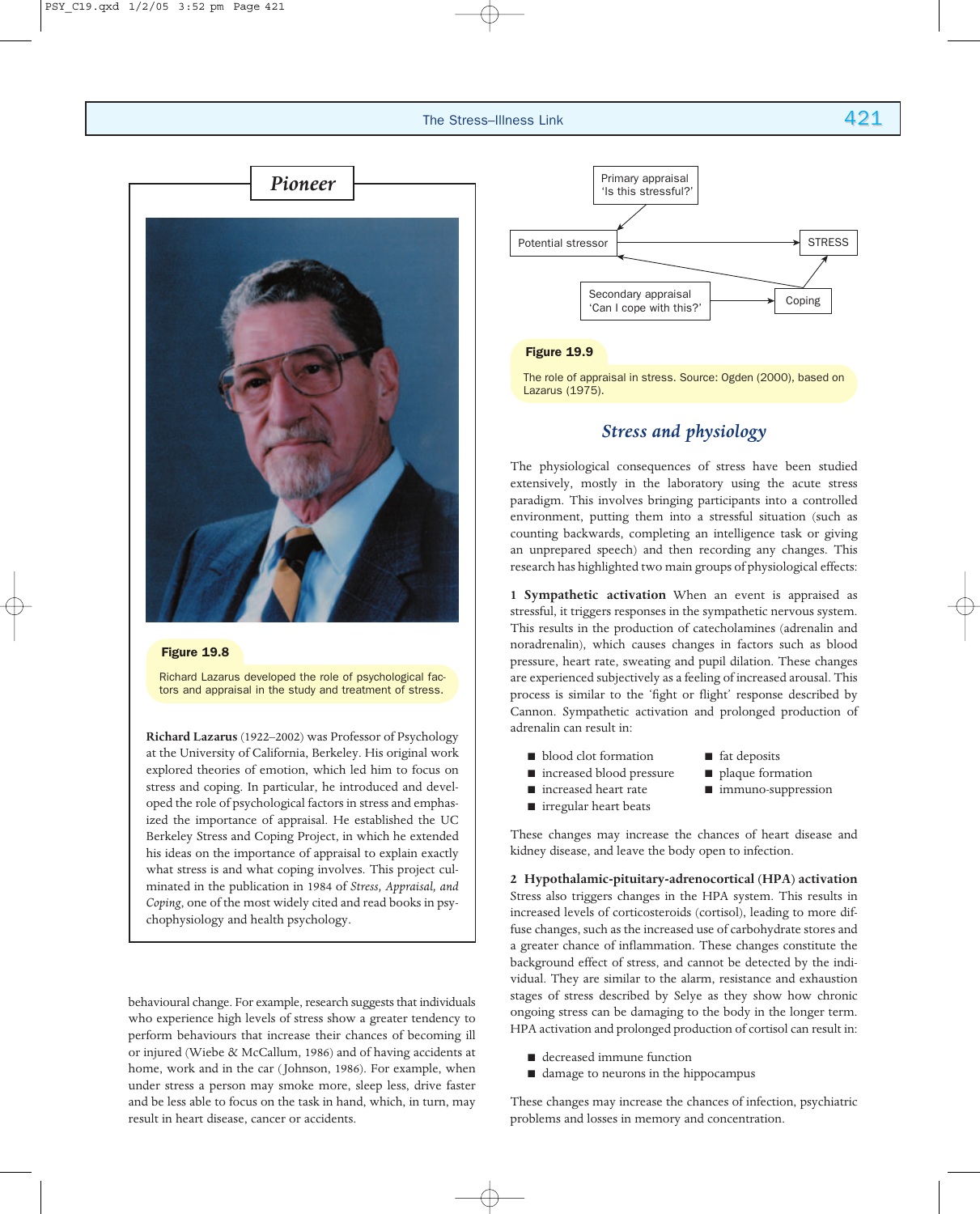## *The role of hormones*

Kiecolt-Glaser and Glaser (1986) argued that stress causes a decrease in the hormones produced to fight carcinogens (factors that cause cancer) and repair DNA. In particular, cortisol decreases the number of active T cells, which can increase the rate of tumour development. This suggests that experiencing stress whilst ill could exacerbate the illness through physiological changes. So if the illness itself is appraised as being stressful, this itself may be damaging to the chances of recovery.

## *Psychoneuroimmunology (PNI)*

This relatively new area of research is based on the prediction that psychological state can influence the immune system via the nervous system. This perspective provides a scientific basis for the 'mind over matter', 'think yourself well' and 'positive thinking, positive health' approaches to life. It suggests that not only can psychological state influence health via behaviour, but beliefs may influence health directly. In particular, research has focused on the capacity of psychological factors (such as mood, thought suppression and stress) to modify immune functioning.

Positive mood is associated with better immune functioning, whereas negative mood is associated with poorer immune functioning (Stone et al., 1987). Humour appears to be particularly beneficial (Dillon, Minchoff & Baker, 1985). Certain coping styles (such as suppression and denial) may relate to illness onset and progression (e.g. Kune et al., 1991), while thought expression through writing or disclosure groups may improve immune functioning (Pennebaker et al., 1988; Petrie, Booth & Pennebaker, 1998; see also chapter 6).

## **Everyday Psychology**

## Life and stress

Most of us would like to be better at managing stress, especially if we cope through potentially damaging habits such as smoking or drinking.

Robert Sapolsky is one of the foremost authorities in the field of stress. In his book, *Why Zebras Don't Get Ulcers*, Sapolsky argues that we evolved for a very different stress environment than that which faces us today. He argues that in our evolutionary past we regularly faced serious, life-threatening situations (such as a predator attack or hostility with a neighbouring tribe over an important resource). Today our lives are much safer and our stressors much milder, but there are many of them – continual, recurring and irritating. We may find it hard to 'escape' from these stressors and their effects may build up over time. Sapolsky explores the role of stress in heart disease, diabetes, growth retardation, memory loss and auto-immune diseases such as multiple sclerosis.

In attempting to decide why zebras do not get ulcers (or heart disease, diabetes and other chronic diseases), Sapolsky suggests that people develop such diseases partly because our bodies are not designed for the constant stresses of a modern-day life (like sitting in traffic jams or dealing with multiple conflicting demands). Instead, we seem better equipped to deal with the kind of short-term stress faced by a zebra, such as outrunning a lion!

So why do we adapt to some stressful emergencies, while others make us sick? And why are some of us especially vulnerable to stress-related diseases? Is this related to features of our personalities? If so, are these features learned or innate?

Humans today live long enough and are intelligent enough to engage with and even generate all sorts of stressful events. Sapolsky suggests that stress-related disease emerges, predominantly, from our chronic activation of a physiological system that has evolved to respond to acute physical emergencies. We seem able to turn on the stress response not only in response to physical or psychological insults, but also by just thinking about potential stressors.

Stress may be characterized by non-constructive fretting and agonizing, and may generalize into more serious freefloating anxiety and panic attacks, which can interfere with daily living.

Sapolsky highlights studies that suggest we do have some control over stress-related ailments. One strategy is 'containment'. Simply set aside about 10–20 minutes each day for worrying! It is then easier to dispatch concerns from your mind for the remainder of your waking hours. Another technique is to put some constructive thought into how to better deal with problems during this 'worry period' rather than fretting in an unfocused manner. Another idea is to focus on living life in the present. According to this principle (related to Zen philosophy), we should strive constantly to enjoy each moment to its fullest. If you cannot live 'in the moment', there will always be other concerns on your mind.

Finally, our overall attitude or 'mindset' can influence our responses to stressful situations. Realistically, life is never as bad as it seems during our darkest and most depressed moments, nor as wonderful as it seems during our happiest, most ecstatic moments. It is somewhere in between. A sage piece of advice might be: instead of worrying about relatively trivial matters, save your emotional energy for the really big problems in your life, because it is likely that there will be more than enough of those.

Sapolsky, R., 2003, 'Taming stress', *Scientific American*, 289 (3), 86–95.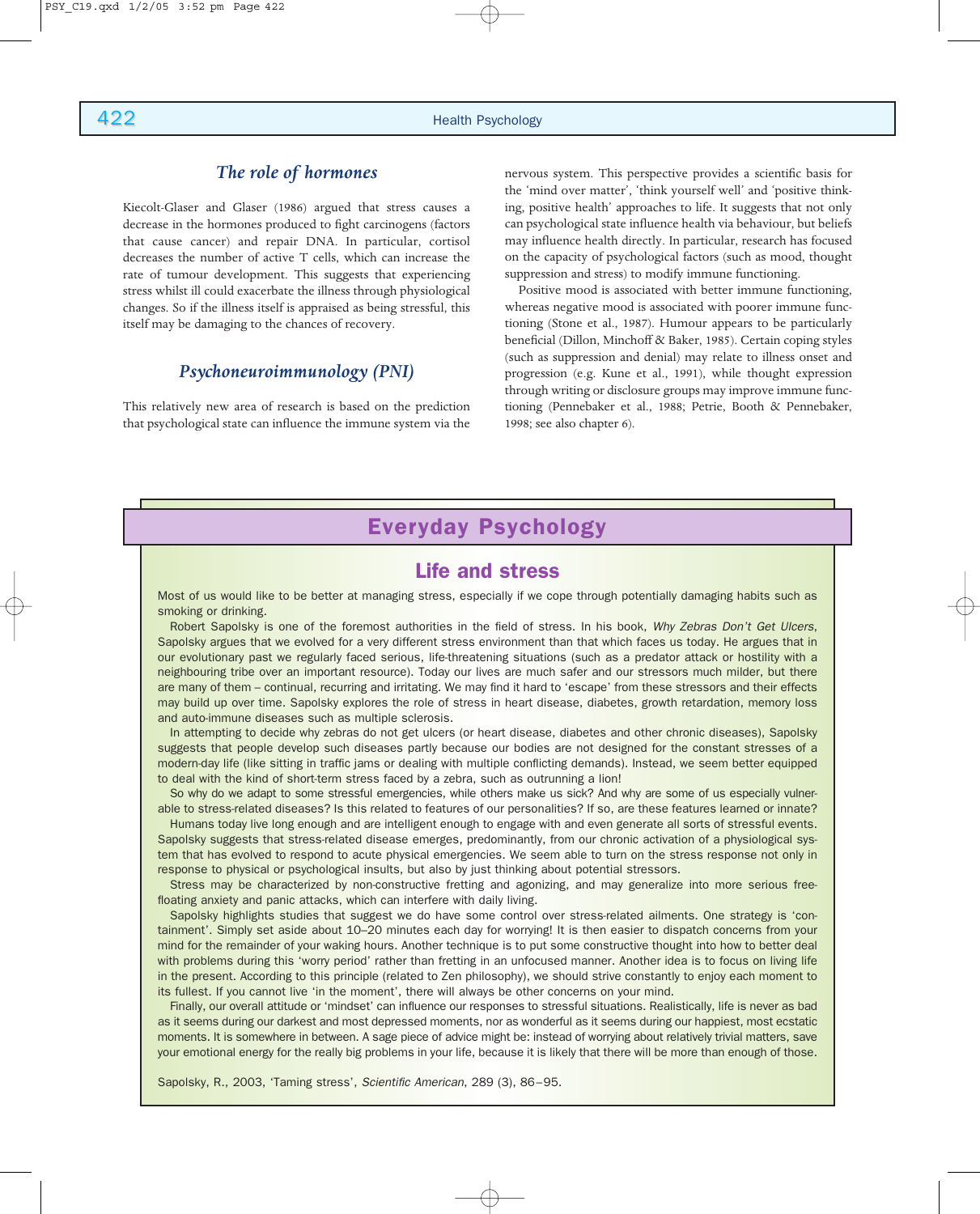

Jamie Pennebaker found that writing and talking can reduce time spent visiting the GP and improve work performance.

**Jamie Pennebaker** (1950– ) is Professor of Psychology at the University of Texas at Austin and has been involved in exploring the role of psychological factors in symptom perception. He has also promoted research into the impact of psychological factors on the immune system, and he has a particular interest in the links between traumatic experiences, language, and physical and mental health. His studies find that time spent in simple writing and/or talking (including self-disclosure) can reduce time spent being seen by a physician, medical costs and alcohol use, and can increase work performance.

Chronic illnesses, such as asthma, AIDS, cancer, coronary heart disease and multiple sclerosis, are another important focus for health psychologists. This section uses coronary heart disease (one of the leading causes of death in the present day) to illustrate the role of psychology at every stage, from predicting risk factors through to rehabilitation.

## PROFILE OF AN ILLNESS

Coronary heart disease (CHD) is caused by hardening of the arteries (atherosclerosis), which are narrowed by fatty deposits. This can result in angina (pain) or a heart attack (myocardial infarction). CHD is responsible for 33 per cent of deaths in men under 65 and 28 per cent of all deaths. It is the leading cause of death in the UK, killing 4300 men and 2721 women per million in 1992. It has been estimated that CHD cost the National Health Service in the UK about £390 million in 1985/86. The highest death rates from CHD are found in men and women with a manual occupation and men and women of Asian origin. In middle age, the death rate is up to five times higher for men than women, but this evens out in old age, when CHD is the leading cause of death for everyone, regardless of gender.

Many risk factors for CHD have been identified, some less modifiable (e.g. educational status, social mobility, social class, age, gender, family history and race) than others (e.g. smoking behaviour, obesity, sedentary lifestyle, perceived work stress and type A behaviour).

## PSYCHOLOGY'S ROLE

Psychology has a role to play at all stages of CHD (figure 19.11):

1. Psychological factors influence the onset of CHD. Our beliefs about both behaviour and illness can influence



## Figure 19.11

The role of psychology in coronary heart disease. Source: Ogden (2000).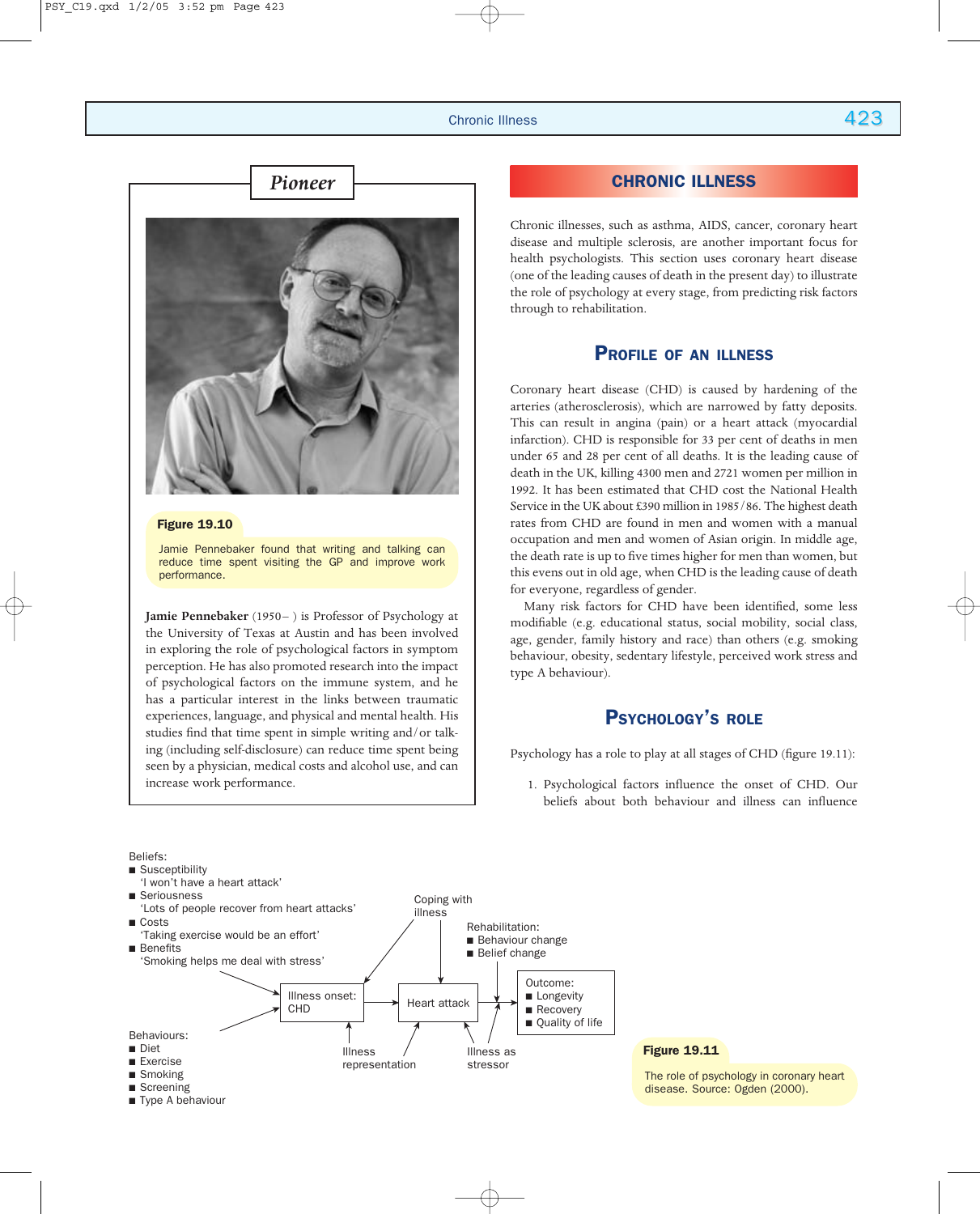whether we become ill or stay healthy. For example, someone who believes that 'lots of people recover from heart attacks' may lead an inactive and sedentary lifestyle; and a belief that 'smoking helps me deal with stress' is hardly likely to help someone give up smoking. Beliefs such as these therefore result in unhealthy behaviours that can lead to CHD.

2. Once ill, people also hold beliefs about their illness and will cope in different ways. Psychology therefore continues to play a role as the disease progresses. For example, if someone believes 'my heart attack was caused by my genetic makeup', they may cope by thinking 'there is nothing I can do about my health; I am the victim of my genes'. Beliefs like this are likely to influence the progression of the illness either by affecting behaviour or by having an impact on the immune system.

3. Psychology also has a role to play in the outcome of CHD. For example, believing that a heart attack is due to a genetic weakness rather than a product of lifestyle may mean that a person is less likely to attend a rehabilitation class and be less likely to try and change the way they behave. People also differ in other ways regarding their

## **Research close-up 2**

## Patient expectations and the placebo effect *The research issue*

For a long time, medicine has regarded adherence to (i.e. compliance with) medical recommendations as important for patient recovery. This might be expressed in simplified forms such as: 'Take these drugs and you will get better.' Implicit within this assumption is the belief that an 'active drug' is better than a placebo. This is why trials to explore the effectiveness of a drug should compare it with a placebo. But it is possible that simply taking medication (whether active or inert) may also be beneficial if the patient expects to get better. This perspective is in line with the focus on beliefs found within health psychology, and the prediction that positive expectations may result in improvements in health.

This paper (Horwitz et al., 1990) presents a reanalysis of the data from a drug trial that explored the effectiveness of beta blockers following a heart attack. The paper asks whether simply adhering to medical recommendations to take pills was beneficial to recovery following a heart attack, regardless of whether the pills taken were active pills or placebo pills.

## *Design and procedure*

The original study included 3837 men and women aged 30 to 69 who were reassessed every three months for an average of 25 months. For this paper, data were analysed from 1082 men in the experimental condition (who had received the beta blocker) and 1094 men in the placebo condition. Follow-up data were analysed for 12 months. Measures were taken of psychosocial factors, adherence and clinical characteristics.

## *Results and implications*

- Compared to patients with good adherence, those with poor adherence were twice as likely to have died at one year follow-up. This was true for both the experimental group and the control group.
- Even taking into account psychosocial factors (e.g. stress, depression, smoking, alcohol use, exercise) and clinical factors (e.g. severity of heart attack), this finding was the same.
- So, regardless of whether the drug was a beta blocker or a placebo, taking it as recommended halved the participants' chances of dying over a 12-month period.

These results indicate a strong link between adherence to medical recommendations and mortality, regardless of the type of pill taken. This effect does not appear to be due to psychosocial or clinical factors (for example, the non-adherers did not simply smoke more than the adherers). So doing as the doctor suggests appears to be beneficial to health, but not necessarily because 'the drugs are good for you'. Instead, the findings indicate that simply by taking (what is believed to be) medication, the patient expects to get better.

The authors concluded that 'perhaps the most provocative explanation for the good effect of good adherence on health is the one most perplexing to clinicians: the role of patient expectancies or self-efficacy'. The researchers suggest that 'patients who expect treatment to be effective engage in other health practices that lead to improved clinical outcomes' (Horwitz & Horwitz, 1993). The authors also propose that the power of adherence may not be limited to taking drugs; it may occur with other forms of health intervention such as recommendations for behaviour change.

Horwitz, R.I., Viscoli, C.M., Berkman, L. et al., 1990, 'Treatment adherence and risk of death after a myocardial infarction', *Lancet*, 336 (8714), 542–5.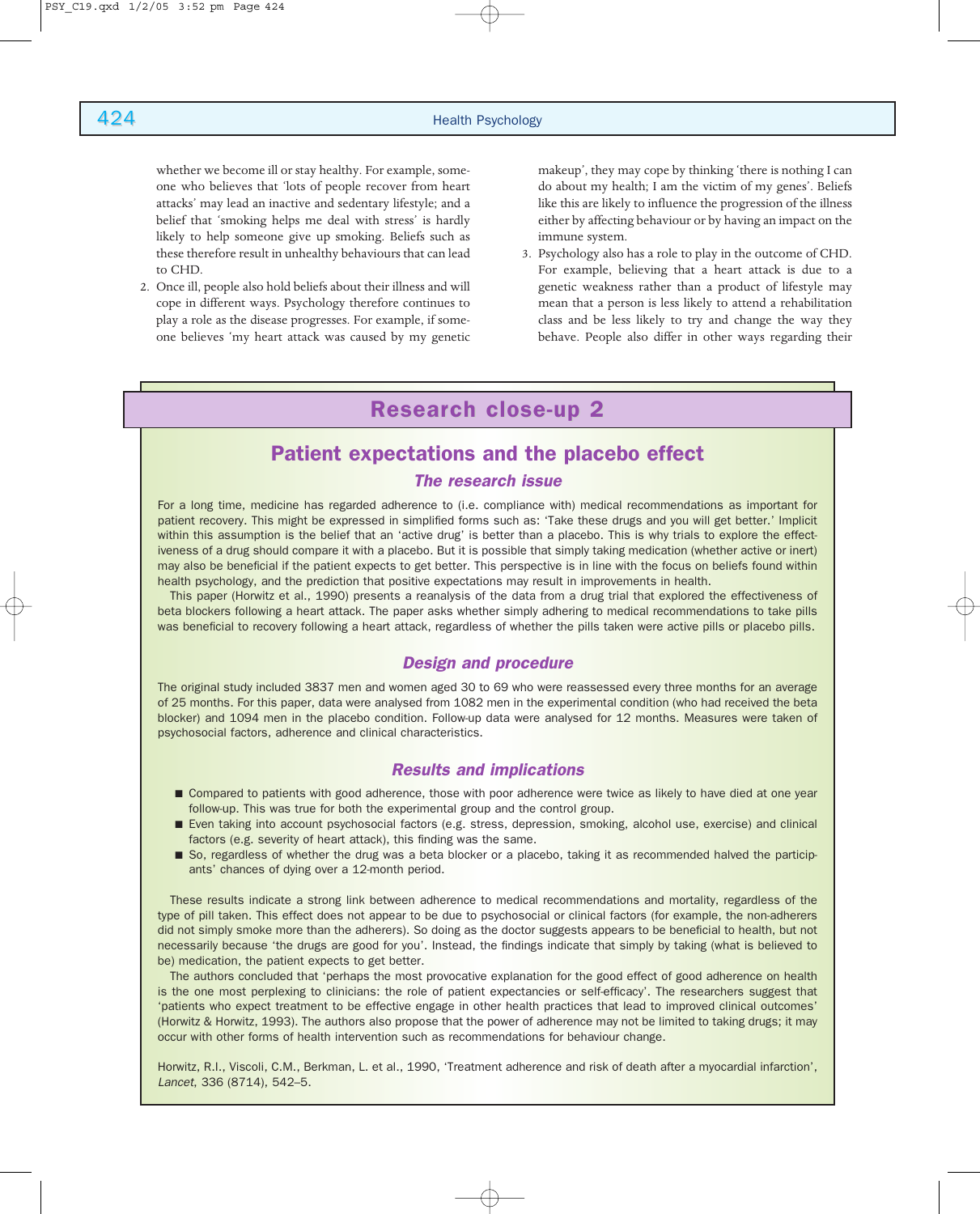experiences of illness and their ability to adjust to such a crisis in their lives. For example, whilst some people cope by taking definite action and making plans about how to prevent the illness getting worse, others go into a state of denial or cope by indulging in unhealthy behaviours, making the situation worse. Such factors can impact upon their quality of life, possibly even influencing how long they live.

## *Behavioural risk factors*

The risk factors for CHD can be understood and predicted by examining an individual's health beliefs. Psychology's role is to both understand and attempt to change these behavioural risk factors.

- *Smoking* is estimated to be the cause of one in four deaths from CHD. Smoking more than 20 cigarettes a day increases the risk of CHD in middle-age threefold. Giving up smoking can halve the risk of another heart attack in those who have already had one.
- n *Diet and exercise* (especially cholesterol levels) have also been implicated in CHD. It has been suggested that the 20 per cent of a population with the highest cholesterol levels are three times more likely to die of heart disease than the 20 per cent with the lowest levels. We can reduce cholesterol by cutting down total fats and saturated fats in our diet, and increasing polyunsaturated fats and dietary fibre. Other risk factors include excess coffee and alcohol and lack of exercise.
- *High blood pressure* is another risk factor the higher the blood pressure, the greater the risk. Even a small decrease in the average blood pressure of a population could reduce the mortality from CHD by 30 per cent. Blood pressure appears to be related to a multitude of factors, such as genetics, obesity, alcohol intake and salt consumption.
- *Type A behaviour* is probably the most extensively studied risk factor for CHD. Friedman and Rosenman (1959) initially defined type A behaviour as excessive competitiveness, impatience, hostility and vigorous speech. In 1978, using a semi-structured interview, they identified two types of type A behaviour. Type A1 is characterized by vigour, energy, alertness, confidence, loud speaking, rapid speaking, tense clipped speech, impatience, hostility, interrupting, frequent use of the word 'never' and frequent use of the word 'absolutely'. Type A2 was defined as being similar to type A1, but not as extreme, and Type B behaviour was regarded as relaxed (for example, showing no interruptions of others' speech) and quieter.
- n *Stress* has also been extensively studied as a predictor of CHD. In the 1980s Karasek developed a job demand/job control model of stress. He proposed the 'job demand control hypothesis', which includes the concept of job strain (see chapter 20). According to Karasek and colleagues (e.g. Karasek & Theorell, 1990), there are two aspects of job strain: i) job demands (which reflect conditions that affect performance) and ii) job autonomy (which reflects the



### Figure 19.12

The risk of heart disease can be reduced by cutting down on saturated fats and increasing polyunsaturated fats and fibre in our diet.

person's control over the speed or the nature of decisions made within the job). Karasek's hypothesis suggests that high job demands and low job autonomy predict CHD. More recently, Karasek developed the hypothesis further to include the concept of social support. This is deemed to be beneficial for CHD, and is defined in terms of emotional support (i.e. trust between co-workers and social cohesion) and instrumental social support (i.e. the provision of extra resources and assistance).

## *Rehabilitation programmes*

- *Modifying exercise* Most rehabilitation programmes emphasize exercise as the best route to physical recovery, on the assumption that this will in turn promote psychological and social recovery, too. But whether, more generally, these programmes influence risk factors other than exercise (such as smoking, diet and Type A behaviour) is questionable.
- *Modifying type A behaviour* The recurrent coronary prevention project was developed by Friedman et al. (1986) in an attempt to modify type A behaviour. It is based on the following questions: 'Can type A behaviour be modified?' and 'Could such modification reduce the chances of a recurrence?' The study involved a five-year intervention and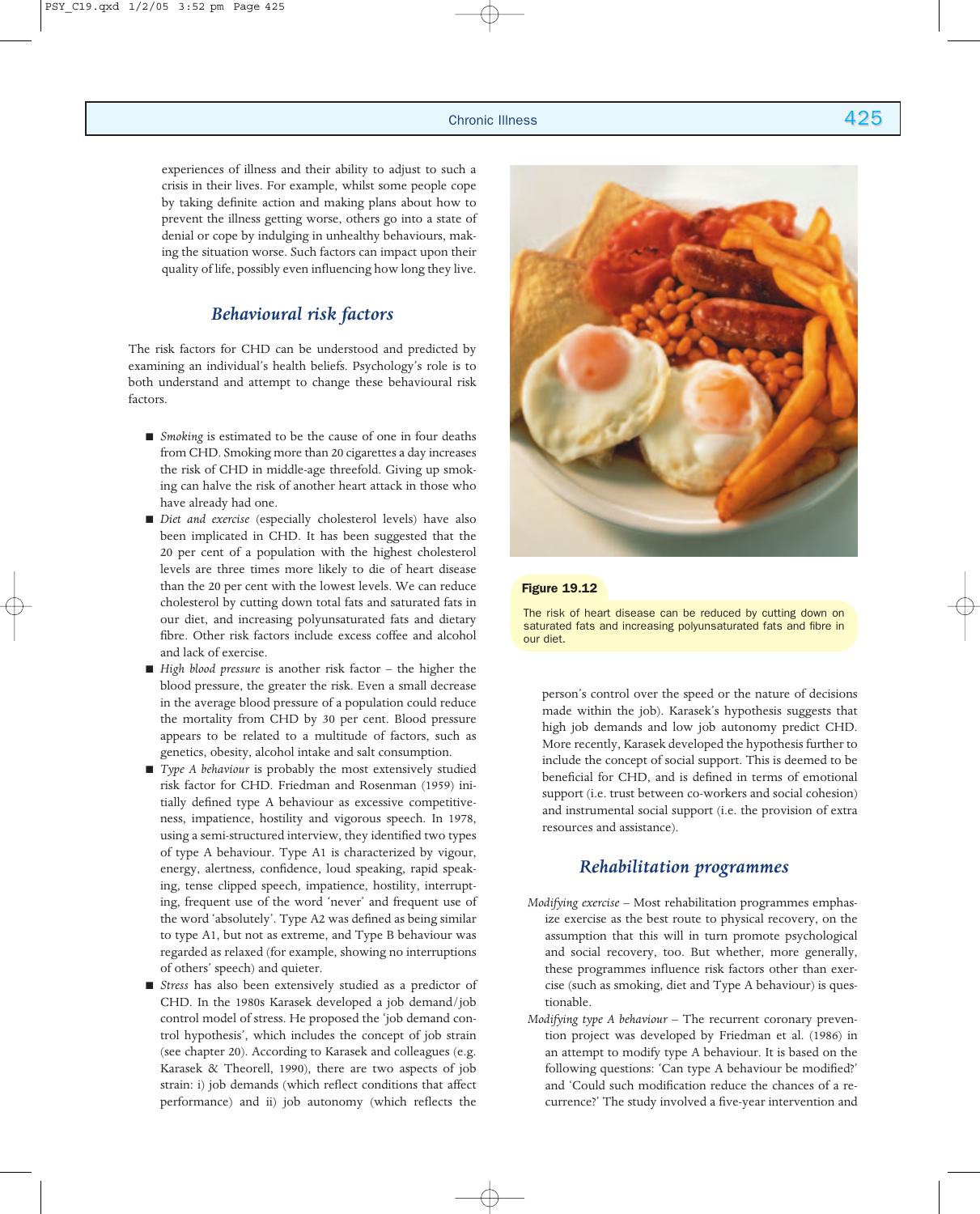1000 participants who had all suffered a heart attack. They were allocated to one of three groups: (i) cardiology counselling, (ii) type A behaviour modification, or (iii) no treatment. Type A behaviour modification involved: discussions of beliefs, values and ways to reduce work demands and increase relaxation, and education about changing the individual's cognitive framework. At five years, the type A modification group showed a reduced recurrence of heart attacks, suggesting that such intervention programmes may reduce the probability of reinfarction in 'at risk' individuals.

*Modifying general lifestyle factors* Other rehabilitation programmes have focused on modifying risk factors such as smoking and diet. For example, van Elderen, Maes and van den Broek (1994) developed a health education and counselling programme for patients with cardiovascular disease after discharge from hospital, with weekly followups by telephone. Although this study involved only a small number of patients, the results seemed to provide some support for including health education in CHD rehabilitation programmes.

## FINAL THOUGHTS

Doctors often express surprise at the behaviour of their patients. They ask, 'why do they continue to smoke even when they know the risks?', 'why do patients come to see me when nothing is really wrong?', 'why do patients not come to see me when something is seriously wrong?' and 'why are people so different in the ways they manage the stress in their lives and respond to illness?'

Health psychology addresses these questions and highlights the role of psychological factors in understanding the issue at their core, namely variability. This chapter has explored the beliefs people have about health behaviours and illness, the beliefs that might influence health professionals and the impact of stress upon our lives. In addition, it has illustrated how psychological factors have a role to play at all stages of a chronic illness. Central to all this is the study of variability. Health psychology provides a means to understand this variability and helps to explain why people differ both from each other and from how other people would sometimes like them to be.

## Summary

- n Health psychologists study the role of psychology in health and wellbeing. They highlight the importance of both a) developing and testing psychological theory and b) relating theory to health practice.
- n Health psychology examines health beliefs as possible predictors of health-related behaviours, such as: a) the costs and benefits of a behaviour, b) susceptibility and severity of an illness, c) self efficacy in changing behaviour, d) a person's past behaviour and e) the beliefs of important others.
- n Health psychology also examines beliefs about illness and suggests that individuals conceptualize their illness in terms of its time line, its symptoms, the causes and consequences of the problem, and whether it can be controlled or cured.
- n The self-regulatory model of illness behaviour highlights how symptoms are a perception, how people are motivated to make sense of their illness, how they cope with illness in different ways, and how these factors can influence how they behave in relation to their illness.
- n A health professional's beliefs about the symptoms, the illness or the patient may influence their diagnosis, how patients are treated and the effectiveness of any communication between patient and professional.
- n Stress is seen as an interaction between the person and their environment. It can influence illness, either through changing health-related behaviours such as smoking and exercise or via a physiological pathway, and it is mediated by coping and social support.
- n Beliefs and behaviours can influence whether a person becomes ill in the first place, whether they seek help and how they adjust to their illness.